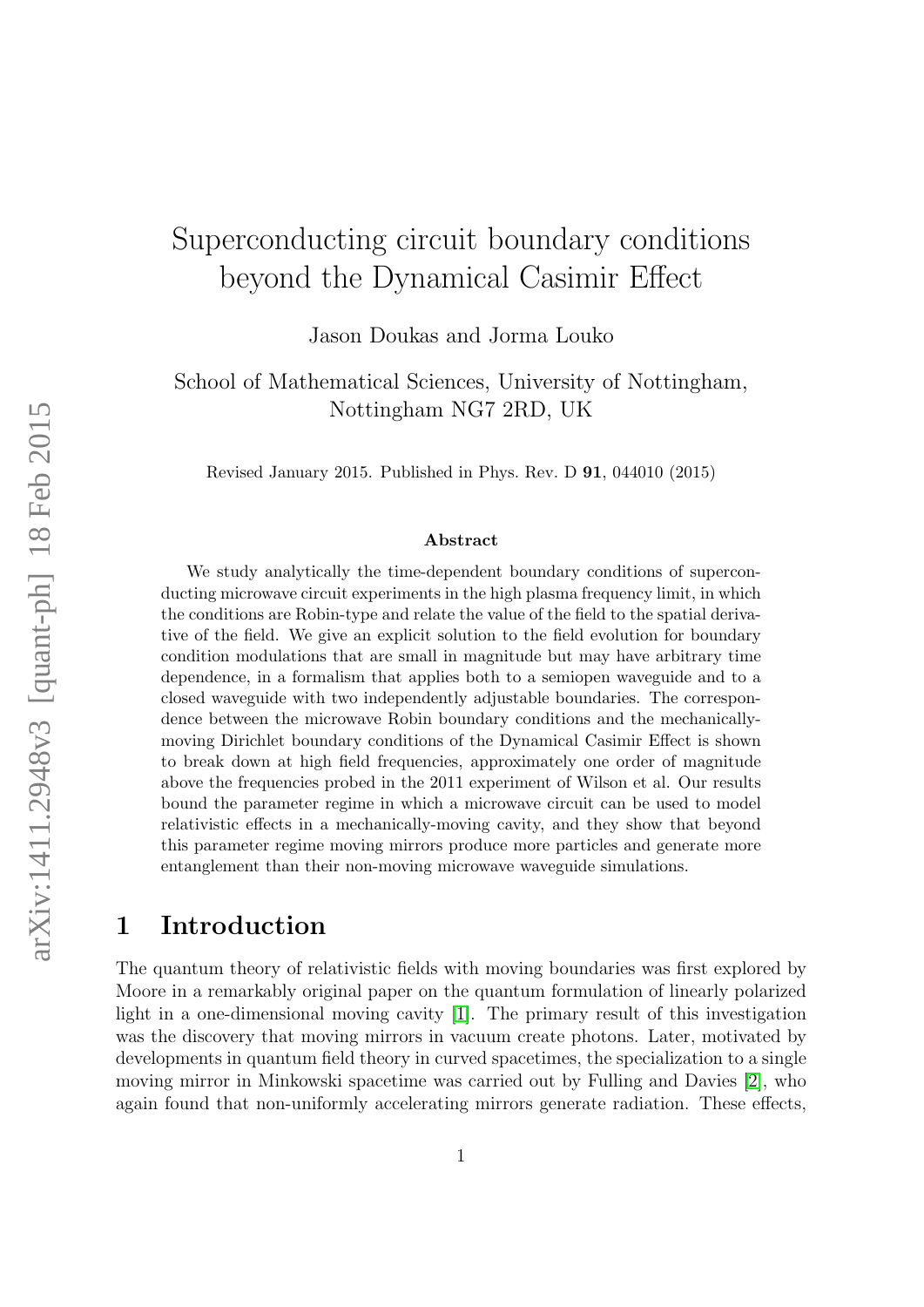in which particles are produced by moving boundaries, are generally referred to as the Dynamical Casimir Effect (DCE) or the Nonstationary Casimir Effect [\[3,](#page-25-2) [4,](#page-25-3) [5\]](#page-25-4).

An experimental verification of the DCE in a system with a mechanically moving boundary has remained elusive because of the technological challenges in creating sufficiently large accelerations [\[3,](#page-25-2) [4,](#page-25-3) [5\]](#page-25-4). However, an experimental observation of a similar particle creation effect has been reported in a mechanically static semiconductor waveguide where the boundary condition on the field is modulated electrically, by a superconducting quantum-interference device (SQUID) [\[6\]](#page-25-5). A related experimental observation of particle creation in Josephson metamaterial has been reported in [\[7\]](#page-25-6). These observations open fascinating prospects for simulating on a mechanically static desktop device quantum phenomena due to motion, including entanglement generation and degradation, in a regime where the moving system would experience significant relativistic effects [\[8,](#page-25-7) [9,](#page-25-8) [10\]](#page-25-9).

In this paper we address the evolution of a quantum field in waveguides of the type used in the experiment of  $[6]$  in situations where the modulation of the SQUID(s) at the  $\text{end}(s)$  of the waveguide is small in magnitude but may have arbitrary time-dependence, under the further assumption that the plasma frequency of the SQUID(s) is negligibly high compared with the frequencies where the experiment operates. More precisely, recall that the field  $\Phi(t, x)$  in the experiment of [\[6\]](#page-25-5) satisfies, under the approximations described in [\[11,](#page-25-10) [12\]](#page-25-11), the  $(1 + 1)$ -dimensional Klein-Gordon equation

<span id="page-1-2"></span><span id="page-1-0"></span>
$$
0 = \left(\frac{\partial^2}{\partial t^2} - v^2 \frac{\partial^2}{\partial x^2}\right) \Phi(t, x) \tag{1.1}
$$

with the boundary condition

$$
0 = C_J \ddot{\phi}(t,0) + \left(\frac{2\pi}{\Phi_0}\right)^2 E_J(t)\Phi(t,0) + \frac{1}{L_0}\Phi'(t,0) , \qquad (1.2)
$$

where the cavity is at  $x \leq 0$ , the SQUID is at  $x = 0$ , the meaning of the positive constants v,  $\Phi_0$ ,  $C_J$  and  $L_0$  is as described in [\[12\]](#page-25-11), and  $E_J(t)$  can be given arbitrary time-dependence by modulating the magnetic field applied to the SQUID. In the regime where the SQUID's plasma frequency is large compared to the frequency of  $\Phi$ , the time derivative term in [\(1.2\)](#page-1-0) is negligible, and [\(1.2\)](#page-1-0) reduces to

<span id="page-1-1"></span>
$$
0 = \Phi(t, 0) + L_0^{\text{eff}}(t)\Phi'(t, 0) , \qquad (1.3)
$$

where  $L_0^{\text{eff}}(t) = [\Phi_0/(2\pi)]^2 [L_0 E_J(t)]^{-1}$ . We shall consider the regime in which the boundary condition [\(1.3\)](#page-1-1) applies and the time-dependence of  $L_0^{\text{eff}}(t)$  is arbitrary in profile but small in magnitude. The regime where the SQUID's plasma frequency is large but not negligibly so is considered in [\[13,](#page-26-0) [14,](#page-26-1) [15\]](#page-26-2).

Our interest in the boundary condition [\(1.3\)](#page-1-1) is twofold. First, considering the condition in its own right, we give an explicit solution to the quantum dynamics to leading perturbative order in the time variation of the boundary condition, using a formalism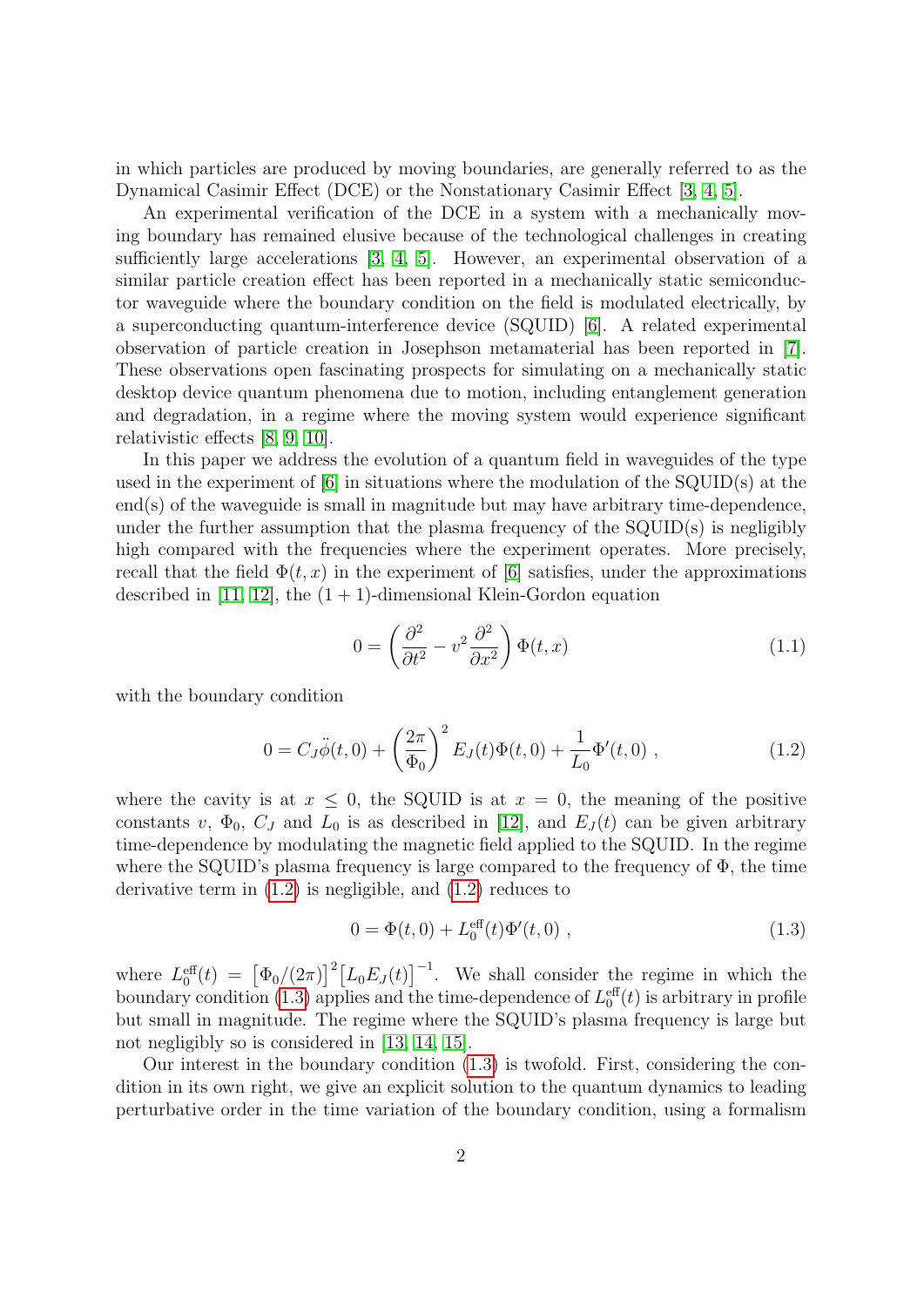that allows us to handle both the semiopen waveguide and a closed waveguide, and allowing for the closed waveguide the modulations at the two ends to remain independent of each other. The mathematical observation underlying our formalism is that [\(1.3\)](#page-1-1) is a linear relation between the value of the field and the spatial derivative of the field, known as a Robin boundary condition, and when this condition is independent of time, it has a well-known role in making the spatial part of the wave operator in  $(1.1)$  self-adjoint and hence ensuring the unitarity of the time evolution [\[16,](#page-26-3) [17,](#page-26-4) [18\]](#page-26-5). A time-dependent boundary condition can then be treated perturbatively by combining the spectral methods of [\[16,](#page-26-3) [17,](#page-26-4) [18\]](#page-26-5) to the techniques developed in [\[19,](#page-26-6) [20\]](#page-26-7) for mechanically moving cavities. For the semiopen waveguide our results agree with those found in [\[21,](#page-26-8) [22,](#page-26-9) [23,](#page-26-10) [24\]](#page-26-11) via a different formalism.

Second, we wish to address the sense in which [\(1.3\)](#page-1-1) models a mechanically moving boundary of the DCE. For a Dirichlet mirror at the time-dependent location  $x =$  $x_{\text{DCE}}(t)$ , the boundary condition on the field reads

<span id="page-2-0"></span>
$$
0 = \Phi(t, x_{\text{DCE}}(t)). \qquad (1.4)
$$

If we choose in [\(1.3\)](#page-1-1)  $L_0^{\text{eff}}(t) = x_{\text{DCE}}(t)$ , (1.3) reduces to [\(1.4\)](#page-2-0) for field frequencies much smaller than  $v/|L_0^{\text{eff}}|$ , but for higher field frequencies the correspondence no longer holds. We shall see that our perturbative solution of the field evolution with the condition [\(1.3\)](#page-1-1) indeed differs from the similar perturbative solution with the condition [\(1.4\)](#page-2-0) for frequencies that are not much smaller than  $v/|L_0^{\text{eff}}|$ , both for a semiopen waveguide and a closed waveguide; in particular, the large frequency falloff properties of the solution are qualitatively different. Simulations of relativistic motion with the mechanically static semiconductor waveguide would hence need to take place in the low frequency regime where the successive approximations from  $(1.2)$  via  $(1.3)$  to  $(1.4)$  hold. Both the experiment of [\[6\]](#page-25-5) and the proposals of [\[8,](#page-25-7) [9,](#page-25-8) [10\]](#page-25-9) appear to operate within in this domain by a margin of approximately one order of magnitude.

The plan of the paper is as follows:

Section [2](#page-3-0) considers evolution under a small discontinuous change in the boundary condition [\(1.3\)](#page-1-1) for a semiopen waveguide, and Section [3](#page-6-0) presents the similar analysis for the closed waveguide. Evolution under small changes in the boundary condition with arbitrary time-dependence for both types of waveguides is written out in Section [4.](#page-9-0) Section [5](#page-12-0) compares the evolution to that under Dirichlet boundary conditions at one or two mechanically moving boundaries. Section [6](#page-16-0) presents a summary and concluding remarks.

Appendix [A](#page-17-0) collects technical identities in a perturbative expansion of Bogoliubov coefficients. Appendix [B](#page-18-0) treats the evolution under the Dirichlet boundary condition at one mechanically moving boundary in a small acceleration expansion in which velocities and travel distances are unrestricted, adapting to one moving boundary the treatment of mechanically rigid cavities given in [\[19,](#page-26-6) [20\]](#page-26-7). In appendix [C](#page-21-0) we derive the first order formula for the negativity measure of entanglement in the case when the modes have a continuous spectrum.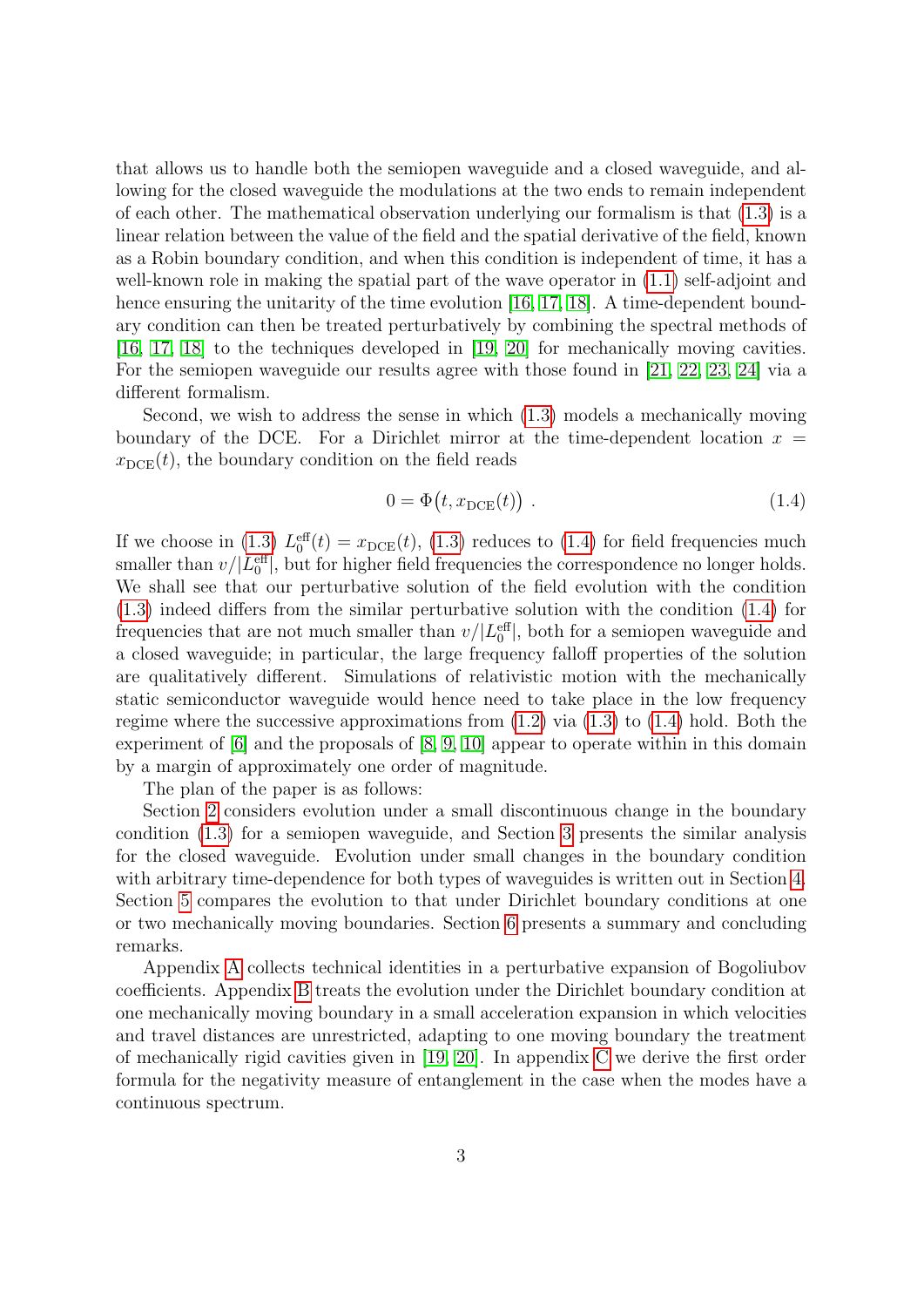# <span id="page-3-0"></span>2 Semiopen waveguide

In this section we discuss a semiopen waveguide under a sudden change in the Robin boundary condition [\(1.3\)](#page-1-1). Subsection [2.1](#page-3-1) establishes the notation and reviews the known properties of a time-independent Robin boundary condition. The sudden change is implemented in subsection [2.2,](#page-4-0) and small sudden changes about the Robin boundary condition relevant for the experiment of [\[6\]](#page-25-5) and about the Dirichlet boundary condition are discussed respectively in subsections [2.3](#page-5-0) and [2.4.](#page-6-1)

### <span id="page-3-1"></span>2.1 Static boundary condition

We adopt units in which the phase velocity  $v$  in  $(1.1)$  is set to unity. We may hence think of the field as a real scalar field  $\phi$  on a  $(1 + 1)$ -dimensional Minkowski spacetime, with the global Minkowski coordinates  $(t, x)$  and the metric  $ds^2 = -dt^2 + dx^2$ . We take the boundary to be at  $x = 0$  and the field to live in the half  $0 \leq x < \infty$ .

We consider the massive Klein-Gordon field equation

<span id="page-3-4"></span>
$$
(\partial_t^2 - \partial_x^2 + \mu^2)\phi = 0 , \qquad (2.1)
$$

where  $\mu \geq 0$  is the mass. The massless special case  $\mu = 0$  reduces to [\(1.1\)](#page-1-2). We keep here  $\mu$  general, in part because setting  $\mu = 0$  does not significantly simplify the analysis, but also in part in view of prospective future comparisons with mechanically moving cavities in situations where transverse dimensions may generate a positive  $\mu$  by Fourier decomposition [\[19,](#page-26-6) [20,](#page-26-7) [25\]](#page-26-12).

We introduce at  $x = 0$  the Robin family of boundary conditions

<span id="page-3-2"></span>
$$
0 = \phi(t, 0) + D\phi'(t, 0) , \qquad (2.2)
$$

where  $D \in \mathbb{R} \cup \{\infty\}$  is a constant independent of t. The special case  $D = 0$  gives the Dirichlet boundary condition,  $\phi(t, 0) = 0$ , the special case  $D = \infty$  gives the Neumann boundary condition,  $\phi'(t,0) = 0$ , and all other values of D mix  $\phi(t,0)$  and  $\phi'(t,0)$ .

Any choice for D makes  $-\partial_x^2$  self-adjoint [\[16,](#page-26-3) [17,](#page-26-4) [18\]](#page-26-5) and would hence yield a consistent quantum theory of a non-relativistic particle on the half-line, although the choice  $D = 0$  may in that context be considered less fine-tuned than the others [\[26\]](#page-27-0). In the present context of a relativistic quantum field theory, we consider only the values of D that make the spectrum of  $-\partial_x^2 + \mu^2$  strictly positive. For  $\mu = 0$  this means  $D \in (-\infty, 0] \cup \{\infty\}$ , and for  $\mu > 0$  it means  $D \in (-\infty, 0] \cup \{\infty\} \cup (\mu^{-1}, \infty)$ . A negative eigenvalue of  $-\partial_x^2 + \mu^2$  would give a tachyonic instability, and the zero eigenvalue that occurs when  $\mu > 0$  and  $D = \mu^{-1}$  would give a zero mode and hence a theory without a Fock vacuum.

The field is quantised in the usual fashion. A continuum of mode solutions that are positive frequency with respect to  $\partial_t$  are

<span id="page-3-3"></span>
$$
\phi_k(t,x) = \frac{1}{\sqrt{\pi \omega}} e^{-i\omega t} \sin(kx + \delta) , \qquad (2.3)
$$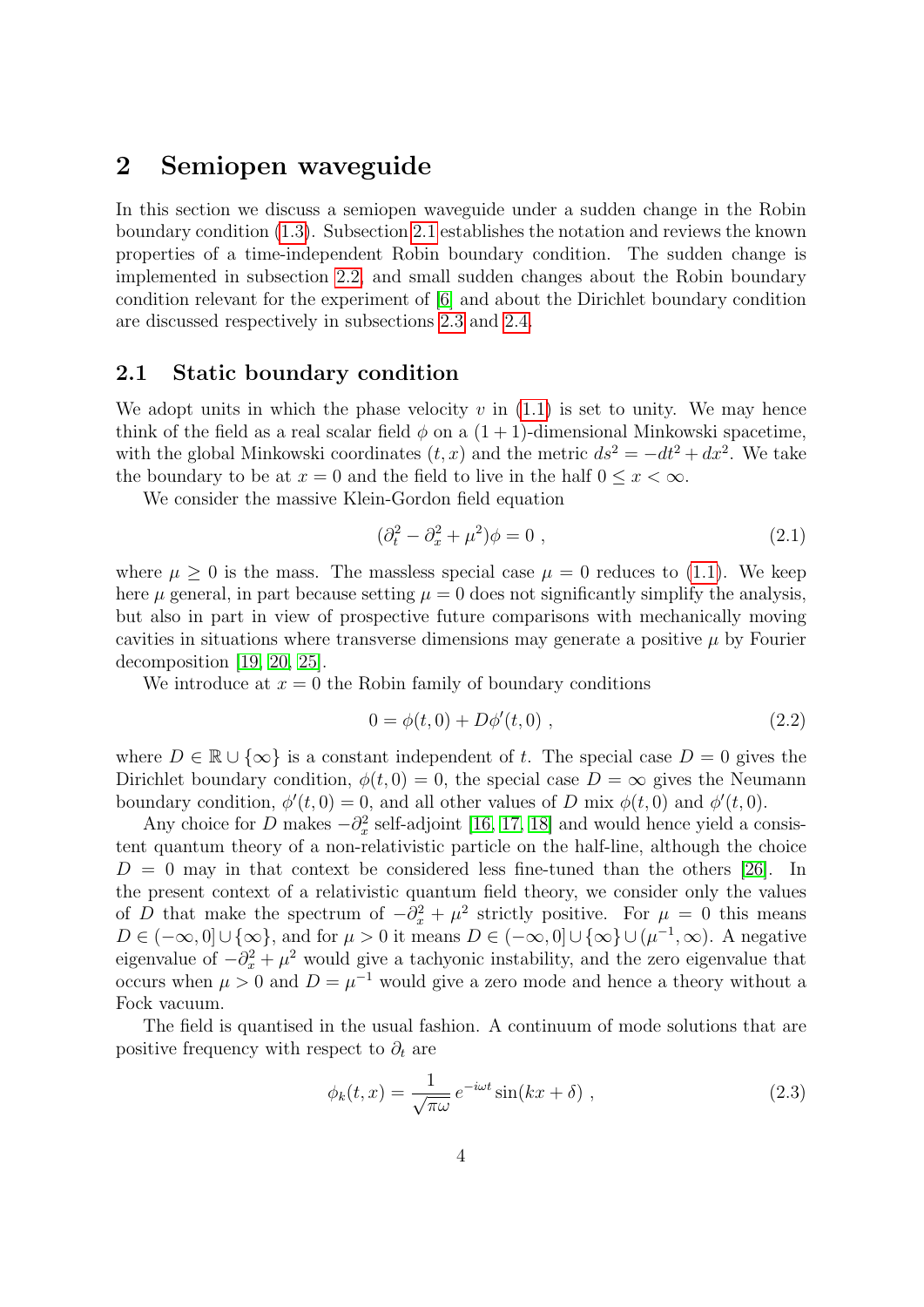where  $k > 0$ ,  $\omega = \sqrt{k^2 + \mu^2}$ ,  $\delta$  is determined as a function of k from

<span id="page-4-1"></span>
$$
\tan \delta = -kD \tag{2.4}
$$

and we may fix the phase by choosing  $|\delta| < \pi/2$  for  $D \in \mathbb{R}$  and  $\delta = \pi/2$  for  $D = \infty$ . When  $\mu > 0$  and  $\mu^{-1} < D < \infty$ , there is in addition a discrete ground state mode, given by

$$
\phi_g(t,x) := \frac{1}{\left(\mu^2 D^2 - 1\right)^{1/4}} e^{-i\sqrt{\mu^2 - D^{-2}}t} e^{-x/D} . \tag{2.5}
$$

Writing the Klein-Gordon inner product in the conventions of [\[27\]](#page-27-1) as

$$
(\phi, \chi) = -i \int_0^\infty \left( \phi \left( \partial_t \overline{\chi} \right) - \left( \partial_t \phi \right) \overline{\chi} \right) dx , \qquad (2.6)
$$

where the overline denotes complex conjugation, the continuum modes  $\phi_k$  are Diracorthonormal,

<span id="page-4-6"></span>
$$
(\phi_k, \phi_{k'}) = \delta(k - k') \tag{2.7}
$$

and when the discrete ground state  $\phi_g$  [\(2.5\)](#page-4-1) exists, it is normalised and orthogonal to the continuum modes. The Fock space is built on the vacuum that is annihilated by the annihilation operators associated with the continuum modes  $\phi_k$  and with the discrete mode  $\phi_q$  when the latter exists.

# <span id="page-4-0"></span>2.2 Sudden change in the boundary condition

Suppose that for  $t < 0$  we use the field modes as introduced above and for  $t > 0$  we use a similar set of field modes with  $D$  replaced by  $D'$ . Denoting the new continuum modes by  $\tilde{\phi}_{k'}$  and the new discrete mode by  $\tilde{\phi}_{g'}$ , we may match the two sets of modes at  $t=0$ in the notation of [\[27\]](#page-27-1) as

<span id="page-4-2"></span>
$$
\tilde{\phi}_{k'} = \int_0^\infty \left( \sigma \alpha_{k'k} \phi_k + \sigma \beta_{k'k} \overline{\phi_k} \right) dk + \sigma \alpha_{k'g} \phi_g + \sigma \beta_{k'g} \overline{\phi_g} , \qquad (2.8a)
$$

<span id="page-4-5"></span><span id="page-4-4"></span><span id="page-4-3"></span>
$$
\tilde{\phi}_{g'} = \int_0^\infty \left( \sigma_{g'k} \phi_k + \sigma_{g'k} \overline{\phi_k} \right) dk + \sigma_{g'g} \phi_g + \sigma_{g'g} \overline{\phi_g} , \qquad (2.8b)
$$

where we have included the lower left subscript  $_{0}$  in the Bogoliubov coefficients  $_{0}\alpha$  and  $\alpha$ β to indicate that the change in the boundary condition is sudden.

Expressions for the Bogoliubov coefficients can be found by taking inner products of [\(2.8\)](#page-4-2) with the untilded modes and their complex conjugates [\[27\]](#page-27-1). For the continuumto-continuum Bogoliubov coefficients, we find

$$
{}_{o}\alpha_{k'k} = \cos(\delta - \delta')\delta(k - k') + \frac{\sin\delta\sin\delta'}{\pi\sqrt{\omega\omega'}} \left(\frac{1}{D'} - \frac{1}{D}\right) P\left(\frac{1}{\omega - \omega'}\right) ,\qquad(2.9a)
$$

$$
{}_{\text{o}}\beta_{k'k} = \frac{\sin \delta \sin \delta'}{\pi \sqrt{\omega \omega' (\omega + \omega')}} \left(\frac{1}{D'} - \frac{1}{D}\right) ,\qquad(2.9b)
$$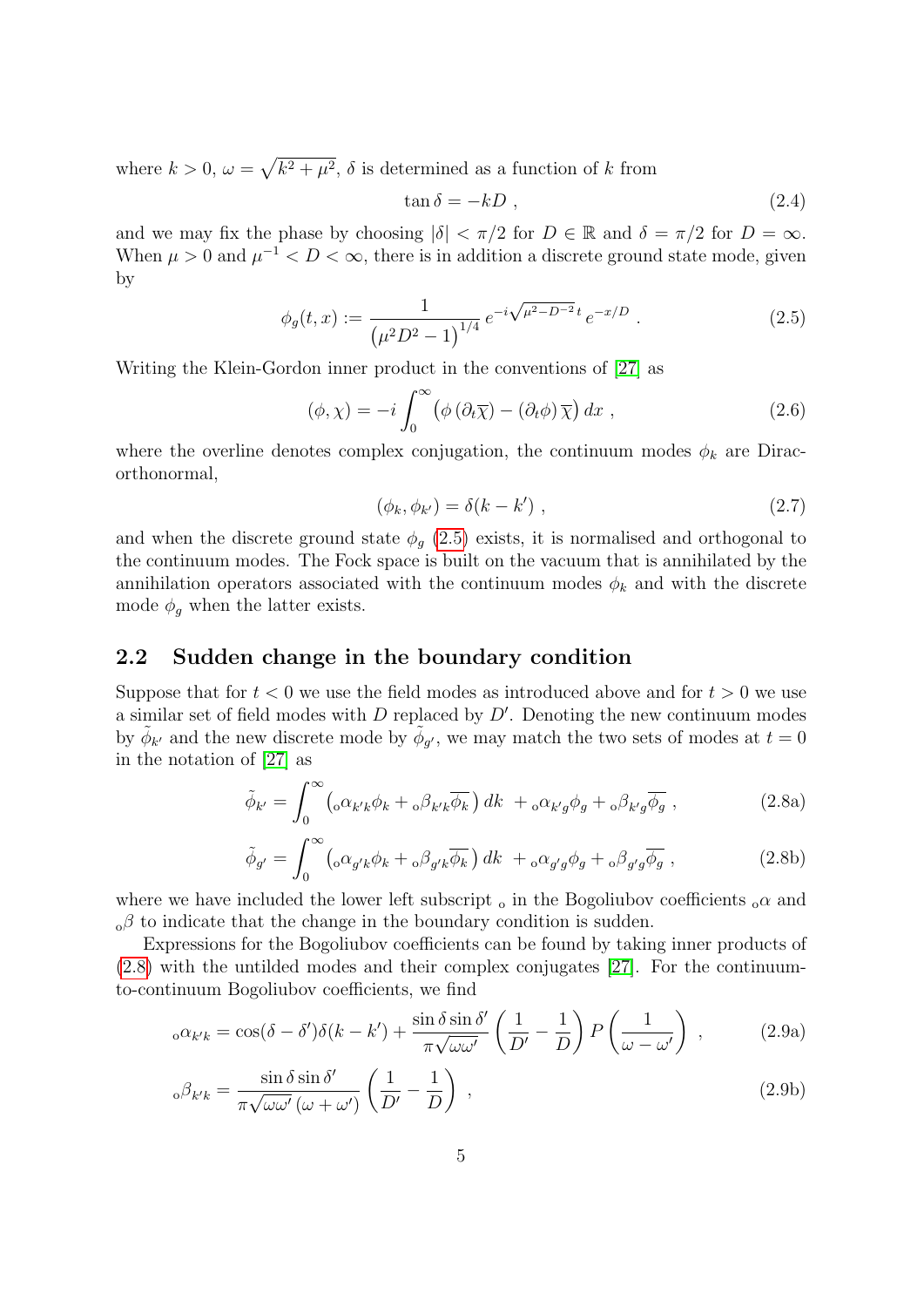where  $\delta$  and  $\delta'$  are determined by

$$
\tan \delta = -kD \tag{2.10a}
$$

$$
\tan \delta' = -k'D'
$$
, (2.10b)

and P in [\(2.9a\)](#page-4-3) denotes the principal value in the integration over k at  $k = k'$ . In the special cases  $D = 0$  and  $D' = 0$  the formulas [\(2.9\)](#page-4-4) are understood in their welldefined limiting sense. The continuum-to-discrete and discrete-to-continuum Bogoliubov coefficients will not be needed below and we omit the formulas.

We note that while  ${}_{\text{o}}\beta_{k'k}$  [\(2.9b\)](#page-4-5) is a function for all k and k',  ${}_{\text{o}}\alpha_{k'k}$  [\(2.9a\)](#page-4-3) has distributional support at  $k = k'$  because of the Dirac delta in the first term and the principal value integral in the second term.

### <span id="page-5-0"></span>2.3 Small sudden change: far from Dirichlet

We now consider the case where  $D$  and  $D'$  are negative and close to each other. This is the situation relevant for the the waveguide experiment of [\[6\]](#page-25-5). (Recall that in our conventions the field  $\phi$  lives at  $x \geq 0$ , while the field  $\Phi$  in [\(1.1\)](#page-1-2)–[\(1.3\)](#page-1-1) lives at  $x \leq 0$ .)

We write

$$
D = -\Lambda \tag{2.11a}
$$

<span id="page-5-1"></span>
$$
D' = -\Lambda(1+\eta) , \qquad (2.11b)
$$

where  $\Lambda$  is a positive constant of dimension length and  $\eta$  is small. The mode expansion contains no discrete mode for any value of  $\mu$ .

Expanding the Bogoliubov coefficients  $(2.9)$  in  $\eta$ , we find

$$
\alpha_{k'k} = \left\{ 1 - \frac{\eta^2 (k\Lambda)^2}{2\left[1 + (k\Lambda)^2\right]^2} \right\} \delta(k - k')
$$
  
+ 
$$
\frac{\eta \Lambda k k'}{\pi \sqrt{\omega \omega'} \sqrt{1 + (k\Lambda)^2} \sqrt{1 + (k'\Lambda)^2}} \left[1 - \frac{\eta (k'\Lambda)^2}{1 + (k'\Lambda)^2} \right] P\left(\frac{1}{\omega - \omega'}\right) + O(\eta^3) , \tag{2.12a}
$$

$$
\omega \beta_{k'k} = \frac{\eta \Lambda k k'}{\pi \sqrt{\omega \omega'} (\omega + \omega') \sqrt{1 + (k \Lambda)^2} \sqrt{1 + (k' \Lambda)^2}} \left[ 1 - \frac{\eta (k' \Lambda)^2}{1 + (k' \Lambda)^2} \right] + O(\eta^3) \quad (2.12b)
$$

As a consistency check, we have verified that the expansion [\(2.12\)](#page-5-1) is consistent with the identities satisfied by the Bogoliubov coefficients, collected in Appendix [A,](#page-17-0) in the sense that the linear order identities [\(A.4a\)](#page-18-1) hold and the off-diagonal part of the quadratic order identities [\(A.4b\)](#page-18-2) holds. We are not aware of reasons to suspect inconsistencies in the diagonal part of [\(A.4b\)](#page-18-2) but we have not undertaken the distributional analysis to examine this.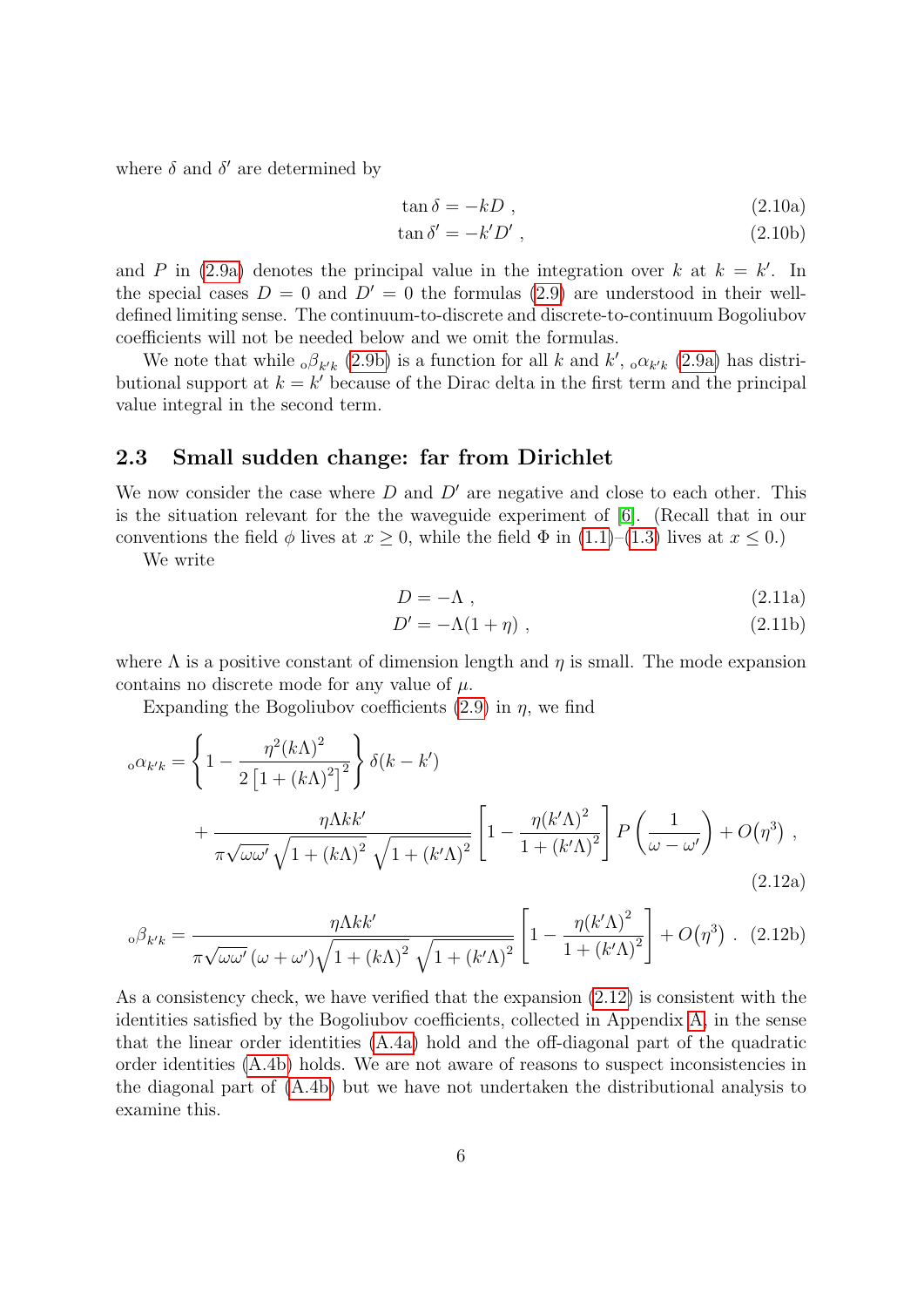### <span id="page-6-1"></span>2.4 Small sudden change: near Dirichlet

As a second regime of interest, we perturb around the Dirichlet boundary condition. This case is not directly relevant for the experiment of [\[6\]](#page-25-5), but we shall see in Section [5](#page-12-0) that it exhibits close theoretical similarity with a mechanically moving boundary.

We set  $D = 0$  and assume D' to be close to 0. If D' is negative, the result may be obtained from [\(2.12\)](#page-5-1) by writing  $\eta \Lambda = -b$  and letting  $\Lambda \to 0$  while b remains finite and negative but small: then  $D' = b < 0$ , and the Bogoliubov coefficients are given by

<span id="page-6-2"></span>
$$
{}_{o}\alpha_{k'k} = \left[1 - \frac{1}{2}(kb)^2\right]\delta(k - k') - \frac{bkk'}{\pi\sqrt{\omega\omega'}}P\left(\frac{1}{\omega - \omega'}\right) + O(b^3) \tag{2.13a}
$$

$$
{}_{\text{o}}\beta_{k'k} = -\frac{bkk'}{\pi\sqrt{\omega\omega'}(\omega+\omega')} + O(b^3) \tag{2.13b}
$$

If D' is positive, the  $t > 0$  theory has a tachyonic instability (for all positive D' if  $\mu = 0$ and for  $0 < D' < \mu^{-1}$  if  $\mu > 0$ ) because of the negative eigenvalue of  $-\partial_x^2 + \mu^2$ ; however, the tachyon is nonperturbative in  $D'$ , and we have verified that just ignoring the tachyon and proceeding directly from [\(2.9\)](#page-4-4) leads again to [\(2.13\)](#page-6-2), where now  $D' = b > 0$ .

As a consistency check, we have verified that [\(2.13\)](#page-6-2) satisfies the linear order Bogoliubov identities [\(A.4a\)](#page-18-1) and the off-diagonal part of the quadratic order Bogoliubov identities [\(A.4b\)](#page-18-2), regardless the sign of b.

# <span id="page-6-0"></span>3 Closed waveguide

In this section we adapt the analysis of Section [2](#page-3-0) to a cavity waveguide that is closed at both ends. For simplicity, we treat only the massless field,  $\mu = 0$ .

### 3.1 Static boundary condition

We follow the notation of Section [2,](#page-3-0) setting  $\mu = 0$ . We place the cavity at  $0 \le x \le L$ , where the positive constant  $L$  is the length of the cavity.

We write the static Robin boundary conditions at the ends of the cavity as

<span id="page-6-3"></span>
$$
0 = \phi(t, 0) + D_1 \phi'(t, 0) , \qquad (3.1a)
$$

$$
0 = \phi(t, L) + D_2 \phi'(t, L) , \qquad (3.1b)
$$

where  $D_1$  and  $D_2$  are constants independent of t, taking values in  $\mathbb{R} \cup \{\infty\}.$ 

Any choice for  $D_1$  and  $D_2$  makes  $-\partial_x^2$  self-adjoint [\[16,](#page-26-3) [17,](#page-26-4) [18\]](#page-26-5). To avoid instabilities and zero modes, we assume initially  $D_1$  and  $D_2$  to be such that the spectrum of  $-\partial_x^2$  is strictly positive. We shall however see in subsection [3.3](#page-8-0) that a perturbative treatment in  $D_1$  and  $D_2$  remains consistent even in the presence of a nonperturbative tachyon, on a par with what happened for the semiopen waveguide in subsection [2.4.](#page-6-1)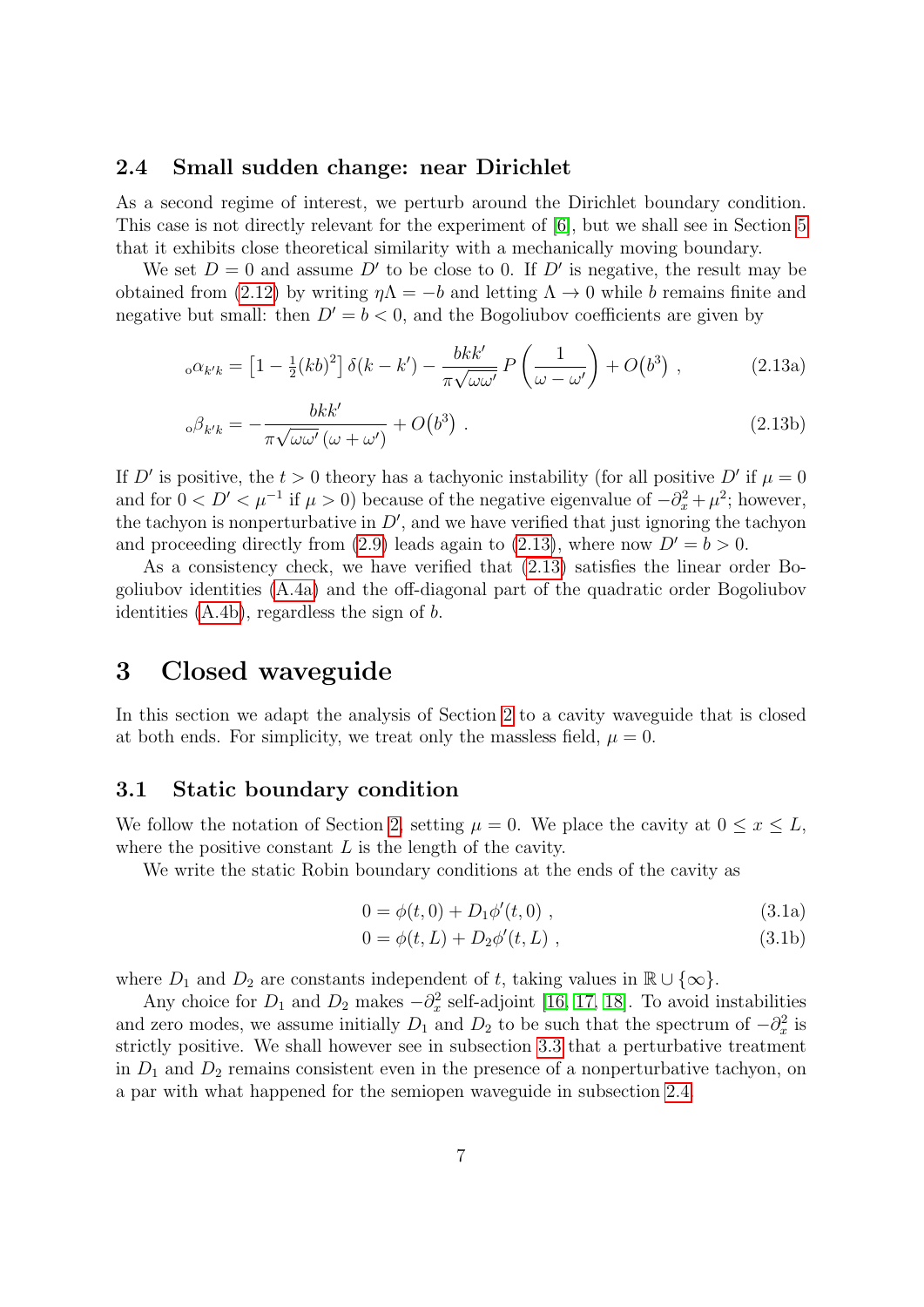The field is again quantised in the usual fashion. The Klein-Gordon inner product is as in [\(2.6\)](#page-4-6) but integrated over  $x \in [0, L]$ . The equation for the eigenvalues can be written down using  $(3.1)$ .

### <span id="page-7-3"></span>3.2 Small sudden change: far from Dirichlet

We consider the case where  $D_1 < 0$  and  $D_2 > 0$ , and there is a sudden but small change in their values. This models a waveguide whose each end terminates at a SQUID as in the experiment of [\[6\]](#page-25-5).

For  $t < 0$ , we set  $D_1 = -\kappa_1 L$  and  $D_2 = \kappa_2 L$ , where  $\kappa_1$  and  $\kappa_2$  are positive dimensionless constants. With this boundary condition  $-\partial_x^2$  is positive definite. The mode functions are

$$
\phi_q(t,x) = \sqrt{\frac{(1 + \kappa_1^2 q^2)(1 + \kappa_2^2 q^2)}{qF(q)}} e^{-iqt/L} \sin(qx/L + \delta_q), \tag{3.2}
$$

where

$$
F(q) := (1 + \kappa_1 + \kappa_1^2 q^2)(1 + \kappa_2 + \kappa_2^2 q^2) - \kappa_1 \kappa_2 ,
$$
\n(3.3)

q goes over the positive solutions to

<span id="page-7-1"></span><span id="page-7-0"></span>
$$
\cot q = \frac{\kappa_1 \kappa_2 q^2 - 1}{(\kappa_1 + \kappa_2)q} \,, \tag{3.4}
$$

 $\tan \delta_q = \kappa_1 q$ , and we choose the phase so that  $0 < \delta_q < \pi/2$ . There is exactly one q in each interval  $m\pi < q < (m+1)\pi$ ,  $m = 0, 1, 2, \dots$  The mode functions are normalised to  $(\phi_q, \phi'_q) = \delta_{qq'}$ .

For  $t > 0$ , we set  $D_1 = (-\kappa_1 + \eta_1)L$  and  $D_2 = (\kappa_2 + \eta_2)L$ , where  $\eta_1$  and  $\eta_2$  are dimensionless constants, assumed to be small. We work perturbatively in  $\eta_1$  and  $\eta_2$ , setting both of them to be proportional to a formal expansion parameter  $\eta$  which at the end is set to unity. The mode functions are proportional to  $e^{-ikt} \sin(kx + \delta)$  where k and  $\delta$  are determined from [\(3.1\)](#page-6-3). We label the mode functions by the positive solutions to

<span id="page-7-2"></span>
$$
\cot p = \frac{\kappa_1 \kappa_2 p^2 - 1}{(\kappa_1 + \kappa_2)p},
$$
\n(3.5)

such that  $k = p/L + O(\eta)$ , we denote them by  $\tilde{\phi}_p$ , and we choose their phase to agree with that of [\(3.2\)](#page-7-0) in the zeroth perturbative order. We then find that the eigenfrequencies are given by

$$
k_p = \left(1 + \frac{\eta_1 (1 + \kappa_2^2 p^2) - \eta_2 (1 + \kappa_1^2 p^2)}{F(p)}\right) \frac{p}{L} + O(\eta^2) . \tag{3.6}
$$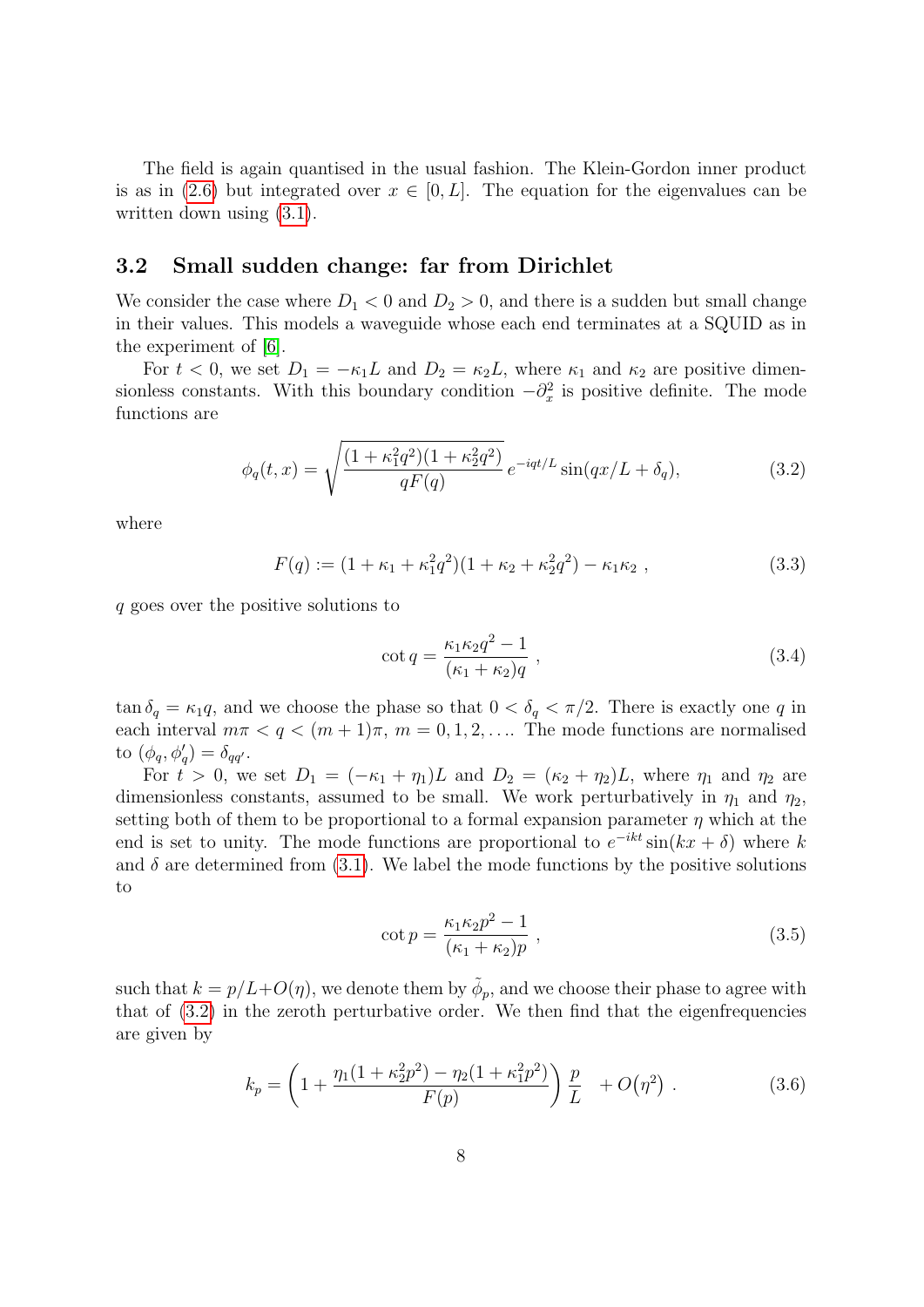The Bogoliubov coefficients are now defined by matching the modes at  $t = 0$  as

<span id="page-8-2"></span><span id="page-8-1"></span>
$$
\tilde{\phi}_p = \sum_q \left( {}_{\text{o}} \alpha_{pq} \phi_q + {}_{\text{o}} \beta_{pq} \overline{\phi_q} \right) \,. \tag{3.7}
$$

Proceeding as in [\[19,](#page-26-6) [25\]](#page-26-12), we find

$$
{}_{o}\alpha_{pp} = 1 + O(\eta^{2}) , \qquad (3.8a)
$$
\n
$$
{}_{o}\alpha_{pq} = \frac{\left[\eta_{1}\sqrt{(1 + \kappa_{2}^{2}p^{2})(1 + \kappa_{2}^{2}q^{2})} - (-1)^{\varphi_{p} + \varphi_{q}}\eta_{2}\sqrt{(1 + \kappa_{1}^{2}p^{2})(1 + \kappa_{1}^{2}q^{2})}\right]\sqrt{pq}}{(p - q)\sqrt{F(p)F(q)}} \qquad (3.8b)
$$
\n
$$
{}_{o}\beta_{pq} = -\frac{\left[\eta_{1}\sqrt{(1 + \kappa_{2}^{2}p^{2})(1 + \kappa_{2}^{2}q^{2})} - (-1)^{\varphi_{p} + \varphi_{q}}\eta_{2}\sqrt{(1 + \kappa_{1}^{2}p^{2})(1 + \kappa_{1}^{2}q^{2})}\right]\sqrt{pq}}{(p + q)\sqrt{F(p)F(q)}} \qquad (3.8c)
$$

where the map  $q \mapsto \varphi_q$  labels the consecutive solutions to [\(3.4\)](#page-7-1) by consecutive integers. The expressions for the order  $\eta^2$  terms in [\(3.6\)](#page-7-2) and [\(3.8\)](#page-8-1) are lengthy and we suppress them here.

As a consistency check, the linear terms in [\(3.8\)](#page-8-1) satisfy the linear order Bogoliubov identities [\(A.4a\)](#page-18-1). We are not aware of reasons to suspect inconsistencies in the quadratic order identities [\(A.4b\)](#page-18-2) but examining these would require a nontrivial evaluation of the left-hand side in [\(A.4b\)](#page-18-2) and we have not carried out this evaluation.

### <span id="page-8-0"></span>3.3 Small sudden change: near Dirichlet

We consider also a perturbation around the Dirichlet boundary condition. If  $\eta_1 < 0$  and  $\eta_2 > 0$ , the result may be obtained from [\(3.8\)](#page-8-1) simply by taking the limit  $\kappa_1 \to 0$  and  $\kappa_2 \rightarrow 0$ . The  $t < 0$  mode functions are given by

<span id="page-8-3"></span>
$$
\phi_n(t,x) = \frac{1}{\sqrt{\pi n}} e^{-in\pi t/L} \sin(n\pi x/L) , \qquad (3.9)
$$

where  $n = 1, 2, \ldots$  Using positive integers to label both the  $t < 0$  mode functions and the  $t > 0$  mode functions, we find that the  $t > 0$  eigenfrequencies are given by

$$
k_m = \left(1 + (\eta_1 - \eta_2) + (\eta_1 - \eta_2)^2\right) \frac{\pi m}{L} + O(\eta^3) , \qquad (3.10)
$$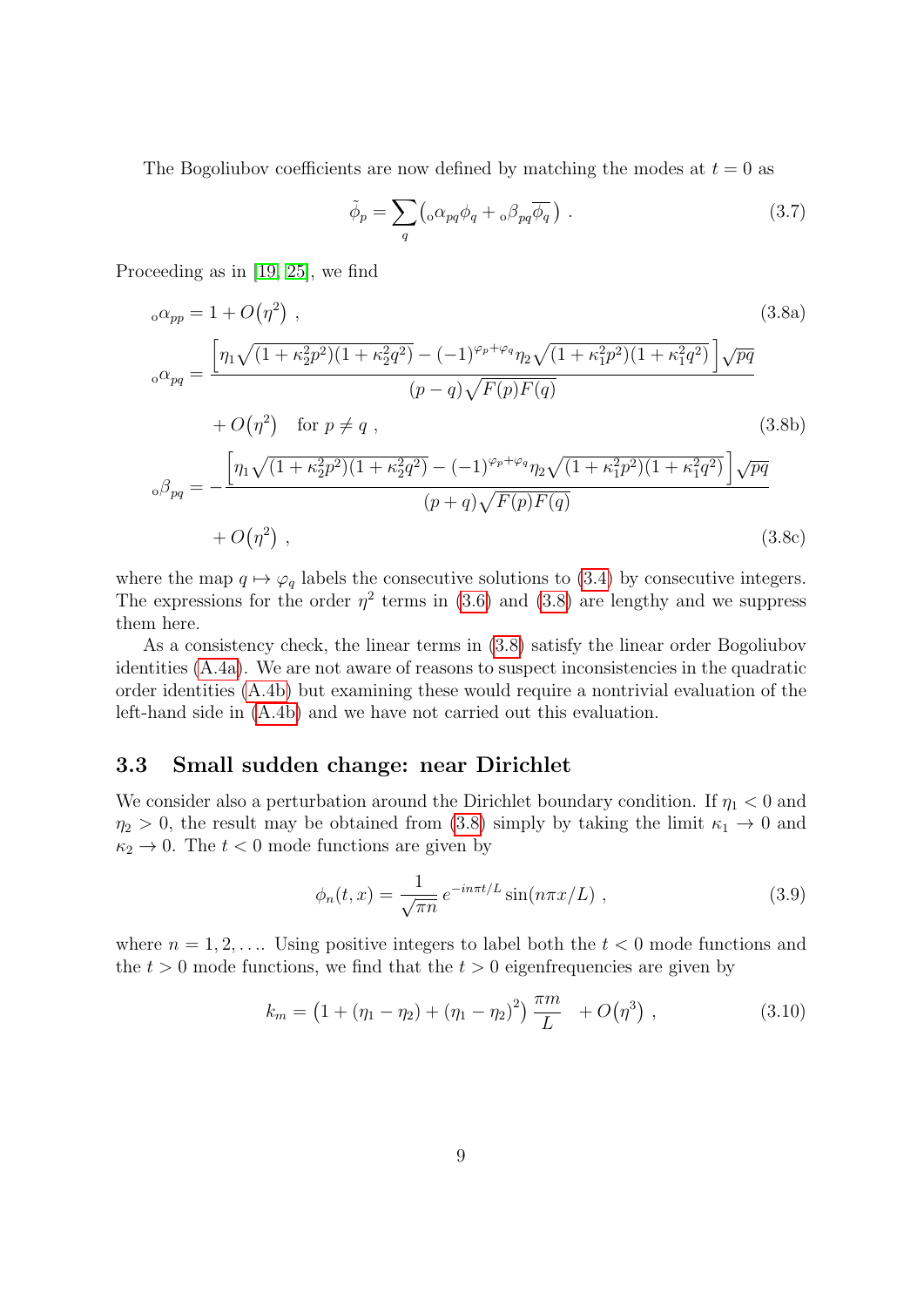where  $m = 1, 2, \ldots$ , and the Bogoliubov coefficients are given by

<span id="page-9-1"></span>
$$
{}_{o}\alpha_{mm} = 1 - \frac{1}{6} \left(\eta_{1}^{2} + \eta_{1}\eta_{2} + \eta_{2}^{2}\right) m^{2} \pi^{2} + O(\eta^{3}) ,
$$
\n
$$
{}_{o}\alpha_{mn} = \frac{\left(\eta_{1} - (-1)^{m+n}\eta_{2}\right)\sqrt{mn}}{(m-n)} - \frac{\left(\eta_{1} - (-1)^{m+n}\eta_{2}\right)\left(\eta_{1} - \eta_{2}\right)n\sqrt{mn}}{(m-n)^{2}} + O(\eta^{3}) \quad \text{for } m \neq n ,
$$
\n(3.11b)

$$
\beta_{mn} = -\frac{\left(\eta_1 - (-1)^{m+n} \eta_2\right) \sqrt{mn}}{\left(m+n\right)} - \frac{\left(\eta_1 - (-1)^{m+n} \eta_2\right) \left(\eta_1 - \eta_2\right) n \sqrt{mn}}{\left(m+n\right)^2} + O(\eta^3) ,\qquad (3.11c)
$$

where we have now displayed also the order  $\eta^2$  terms. If  $\eta_1 \geq 0$  and/or  $\eta_2 \leq 0$ , the  $t > 0$  theory may have tachyonic instabilities or zero modes; however, both of these are nonperturbative, and we have verified that setting  $D_1 = D_2 = 0$  for  $t < 0$ ,  $D_1 = \eta_1 L$ and  $D_2 = \eta_2 L$  for  $t > 0$ , ignoring any tachyons or zero modes, and working directly from [\(3.1\)](#page-6-3) and [\(3.7\)](#page-8-2), yields [\(3.10\)](#page-8-3) and [\(3.11\)](#page-9-1) regardless the signs of  $\eta_1$  and  $\eta_2$ .

As a consistency check, the expressions in [\(3.11\)](#page-9-1) can be verified to satisfy the perturbative Bogoliubov identities [\(A.4\)](#page-18-3). The elements of the matrix square on the left-hand side of [\(A.4a\)](#page-18-1) are given by absolutely convergent sums that can be evaluated by residue techniques.

# <span id="page-9-0"></span>4 Boundary condition with arbitrary time-dependence

When the boundary condition has arbitrary time dependence but the variations remain so small in magnitude that first-order perturbation theory suffices, the evolution of the field can be obtained by composing the sudden changes of Sections [2](#page-3-0) and [3](#page-6-0) and passing to the limit [\[20\]](#page-26-7). We discuss first the semiopen waveguide and then the closed waveguide.

### <span id="page-9-2"></span>4.1 Semiopen waveguide

For the semiopen waveguide of Section [2,](#page-3-0) we consider a boundary condition of the form [\(2.2\)](#page-3-2) where D may change in time but only within the interval  $t_0 \le t \le t_f$ .

#### 4.1.1 Far from Dirichlet

Consider first the far-from Dirichlet case. We write  $D = -\Lambda(1 + \eta(t))$ , where  $\Lambda$  is a positive constant and the function  $\eta(t)$  is vanishing outside the interval  $t_0 \leq t \leq t_f$  and satisfies  $|\eta(t)| \ll 1$ .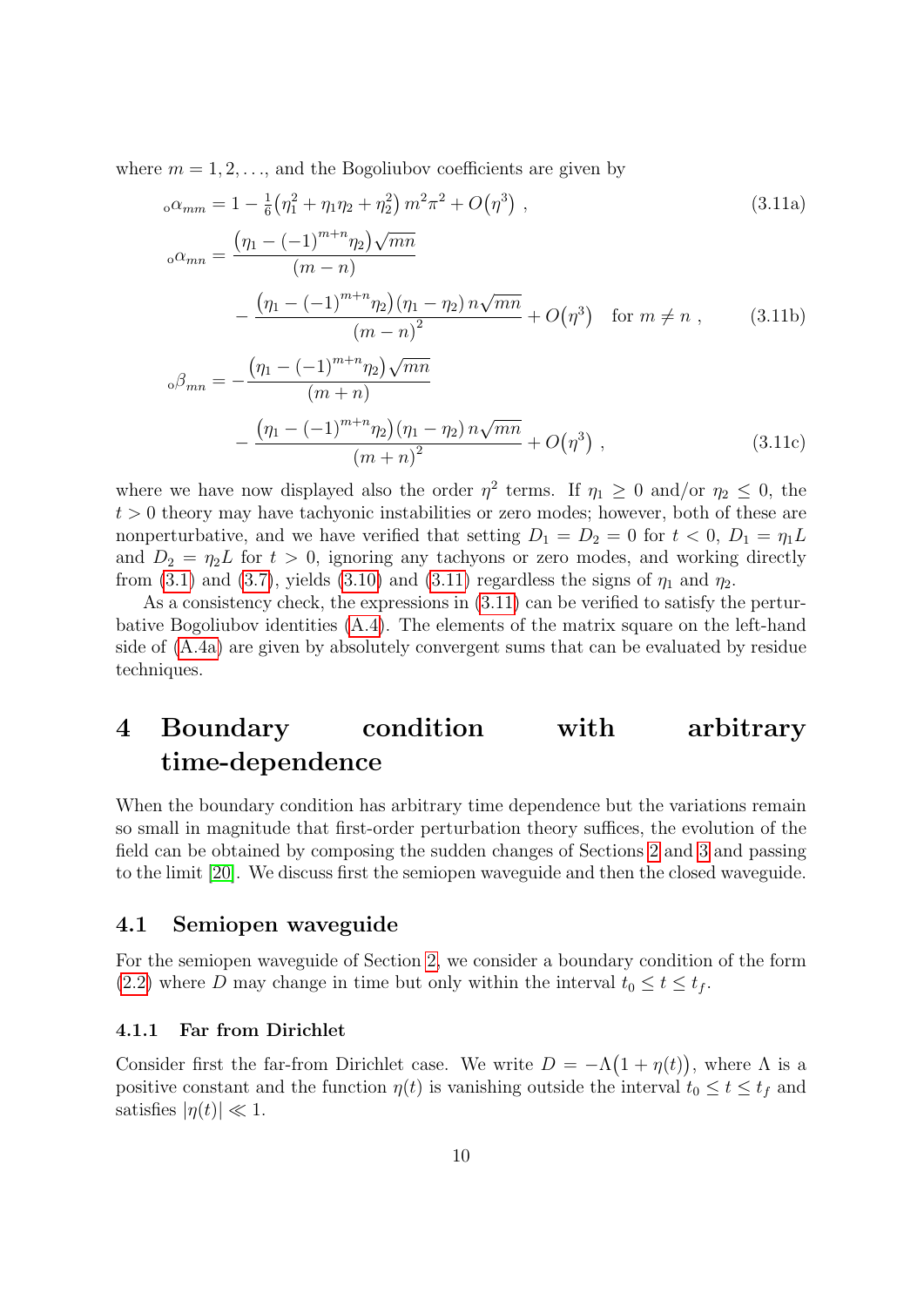At  $t < t_0$ , we introduce early time basis modes that are as in  $(2.3)$  but with the replacement  $e^{-i\omega t} \to e^{-i\omega(t-t_0)}$ . At  $t > t_f$ , we similarly introduce late time basis modes that are as in [\(2.3\)](#page-3-3) but with the replacement  $e^{-i\omega t} \to e^{-i\omega(t-t_f)}$ . Let  $\alpha_{k'k}$  and  $\beta_{k'k}$  be the coefficients in the Bogoliubov transformation from the early time modes to the late time modes. Working perturbatively in  $\eta$ , we may proceed as in [\[20\]](#page-26-7), and the outcome can be read off from formulas (6) and (7) therein. We find

<span id="page-10-0"></span>
$$
\alpha_{k'k} = e^{i\omega'(t_f - t_0)} \left( \delta(k - k') + \hat{A}_{k'k} + O(\eta^2) \right) , \qquad (4.1a)
$$

$$
\beta_{k'k} = e^{i\omega'(t_f - t_0)} \hat{B}_{k'k} + O(\eta^2) \tag{4.1b}
$$

where

<span id="page-10-1"></span>
$$
\hat{A}_{k'k} = -\frac{i\Lambda k k'}{\pi\sqrt{\omega\omega'}}\frac{i\Lambda k k'}{\sqrt{1 + (k\Lambda)^2}}\int_{t_0}^{t_f} e^{-i(\omega'-\omega)(t-t_0)}\,\eta(t)\,dt\,,\tag{4.2a}
$$

$$
\hat{B}_{k'k} = \frac{i\Lambda k k'}{\pi\sqrt{\omega\omega'}\sqrt{1 + (k\Lambda)^2}\sqrt{1 + (k'\Lambda)^2}} \int_{t_0}^{t_f} e^{-i(\omega' + \omega)(t - t_0)} \eta(t) dt . \tag{4.2b}
$$

When  $\mu = 0$ , [\(4.1\)](#page-10-0) and [\(4.2\)](#page-10-1) reduce to what was found in [\[21,](#page-26-8) [22,](#page-26-9) [23,](#page-26-10) [24\]](#page-26-11) via a different formalism.

#### 4.1.2 Near Dirichlet

In the near-Dirichlet case, we take  $D = b(t)$ , where the function  $b(t)$  is vanishing outside the interval  $t_0 \le t \le t_f$ . Proceeding as above, we find

<span id="page-10-2"></span>
$$
\alpha_{k'k} = e^{i\omega'(t_f - t_0)} \left( \delta(k - k') + \hat{A}_{k'k} + O(b^2) \right) , \qquad (4.3a)
$$

$$
\beta_{k'k} = e^{i\omega'(t_f - t_0)} \hat{B}_{k'k} + O(b^2) \tag{4.3b}
$$

<span id="page-10-3"></span>where

$$
\hat{A}_{k'k} = \frac{ikk'}{\pi\sqrt{\omega\omega'}} \int_{t_0}^{t_f} e^{-i(\omega'-\omega)(t-t_0)} b(t) dt , \qquad (4.4a)
$$

$$
\hat{B}_{k'k} = -\frac{ikk'}{\pi\sqrt{\omega\omega'}} \int_{t_0}^{t_f} e^{-i(\omega' + \omega)(t - t_0)} b(t) dt . \qquad (4.4b)
$$

## <span id="page-10-4"></span>4.2 Closed waveguide

For the closed waveguide of Section [3,](#page-6-0) we consider a boundary condition of the form [\(3.1\)](#page-6-3) where  $D_1$  and  $D_2$  may change in time but only within the interval  $t_0 \leq t \leq t_f$ . We may proceed as above. The only new aspect is that the method of [\[20\]](#page-26-7) needs to be generalised to accommodate the linear term that appears in the frequencies [\(3.6\)](#page-7-2) and [\(3.10\)](#page-8-3).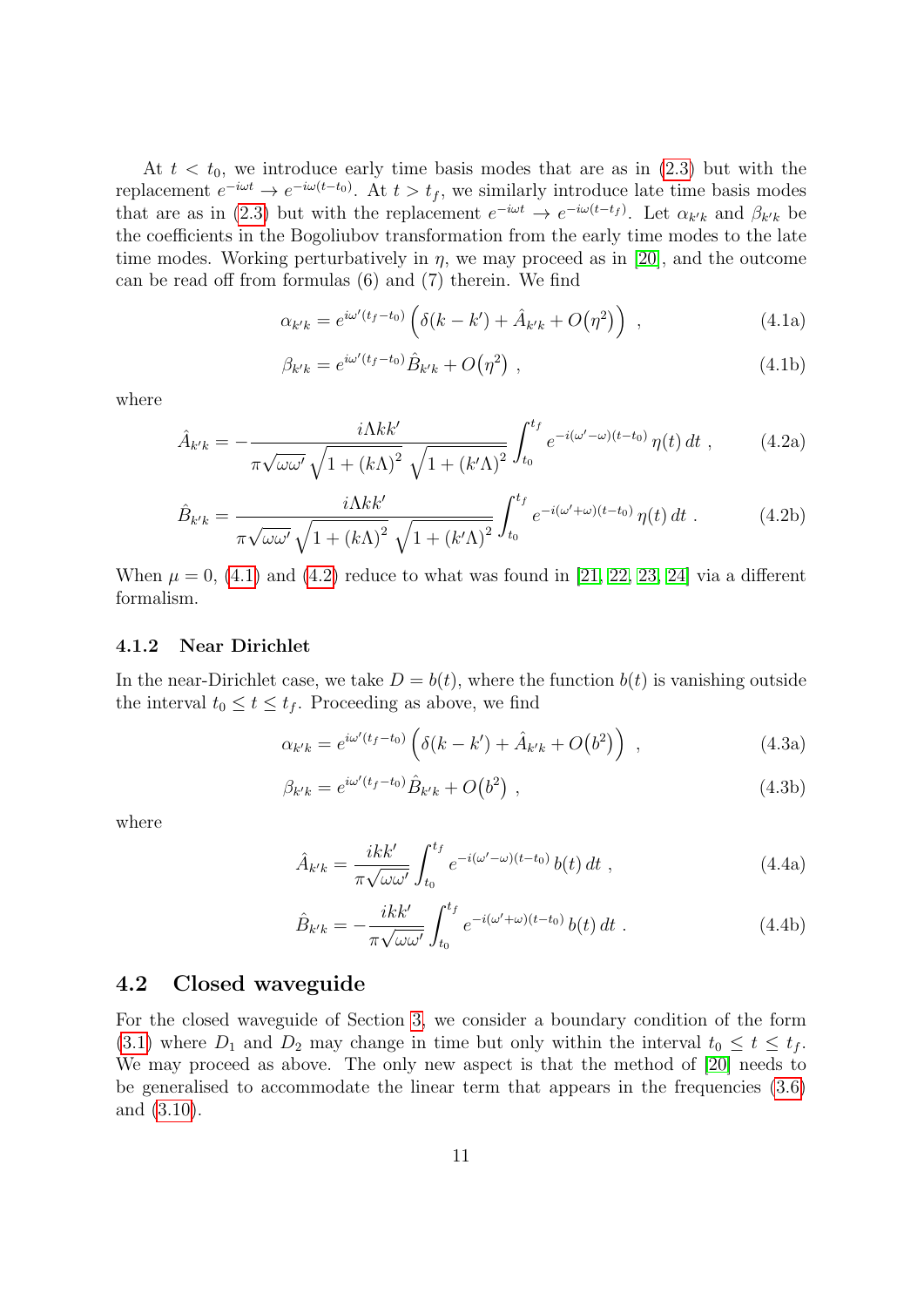#### 4.2.1 Far from Dirichlet

In the far-from Dirichlet case, we write  $D_1 = (-\kappa_1 + \eta_1(t))L$  and  $D_2 = (\kappa_2 + \eta_2(t))L$ , where  $\kappa_1$  and  $\kappa_2$  are positive constants and the functions  $\eta_1(t)$  and  $\eta_2(t)$  are vanishing outside the interval  $t_0 \le t \le t_f$  and satisfy  $|\eta_1(t)| \ll 1$  and  $|\eta_2(t)| \ll 1$ . Indexing the mode functions in the notation of subsection [\(3.2\)](#page-7-3), writing

<span id="page-11-3"></span>
$$
\omega_p = p/L \;, \quad \omega_q = q/L \;, \tag{4.5}
$$

and proceeding as above, we find that the coefficients in the Bogoliubov transformation from the early time modes to the late time modes are given by

$$
\alpha_{pq} = e^{i\omega_p(t_f - t_0)} \left( \delta_{pq} + \hat{A}_{pq} + O(\eta^2) \right) , \qquad (4.6a)
$$

$$
\beta_{pq} = e^{i\omega_p(t_f - t_0)} \hat{B}_{pq} + O(\eta^2) , \qquad (4.6b)
$$

where

<span id="page-11-4"></span>
$$
\hat{A}_{pq} = \frac{i\sqrt{pq}}{L\sqrt{F(p)F(q)}} \left[ \sqrt{(1+\kappa_2^2 p^2)(1+\kappa_2^2 q^2)} \int_{t_0}^{t_f} e^{-i(\omega_p - \omega_q)(t-t_0)} \eta_1(t) dt - (-1)^{\varphi_p + \varphi_q} \sqrt{(1+\kappa_1^2 p^2)(1+\kappa_1^2 q^2)} \int_{t_0}^{t_f} e^{-i(\omega_p - \omega_q)(t-t_0)} \eta_2(t) dt \right], \quad (4.7a)
$$

$$
\hat{B}_{pq} = -\frac{i\sqrt{pq}}{L\sqrt{F(p)F(q)}} \left[ \sqrt{(1+\kappa_2^2 p^2)(1+\kappa_2^2 q^2)} \int_{t_0}^{t_f} e^{-i(\omega_p+\omega_q)(t-t_0)} \eta_1(t) dt - (-1)^{\varphi_p+\varphi_q} \sqrt{(1+\kappa_1^2 p^2)(1+\kappa_1^2 q^2)} \int_{t_0}^{t_f} e^{-i(\omega_p+\omega_q)(t-t_0)} \eta_2(t) dt \right].
$$
\n(4.7b)

#### 4.2.2 Near Dirichlet

In the near-Dirichlet case, we write  $D_1 = \eta_1(t)L$  and  $D_2 = \eta_2(t)L$ . Indexing the past and future mode functions by positive integers in the notation of subsection [\(3.3\)](#page-8-0), and writing

<span id="page-11-0"></span>
$$
\omega_m = \pi m/L \ , \quad \omega_n = \pi n/L \ , \tag{4.8}
$$

<span id="page-11-1"></span>we find

$$
\alpha_{mn} = e^{i\omega_m(t_f - t_0)} \left( \delta_{mn} + \hat{A}_{mn} + O(\eta^2) \right) , \qquad (4.9a)
$$

$$
\beta_{mn} = e^{i\omega_m(t_f - t_0)} \hat{B}_{mn} + O(\eta^2) , \qquad (4.9b)
$$

where

<span id="page-11-2"></span>
$$
\hat{A}_{mn} = \frac{i\pi\sqrt{mn}}{L} \int_{t_0}^{t_f} e^{-i(\omega_m - \omega_n)(t - t_0)} \left( \eta_1(t) - (-1)^{m+n} \eta_2(t) \right) dt , \qquad (4.10a)
$$

$$
\hat{B}_{mn} = -\frac{i\pi\sqrt{mn}}{L} \int_{t_0}^{t_f} e^{-i(\omega_m + \omega_n)(t - t_0)} \left( \eta_1(t) - (-1)^{m+n} \eta_2(t) \right) dt . \tag{4.10b}
$$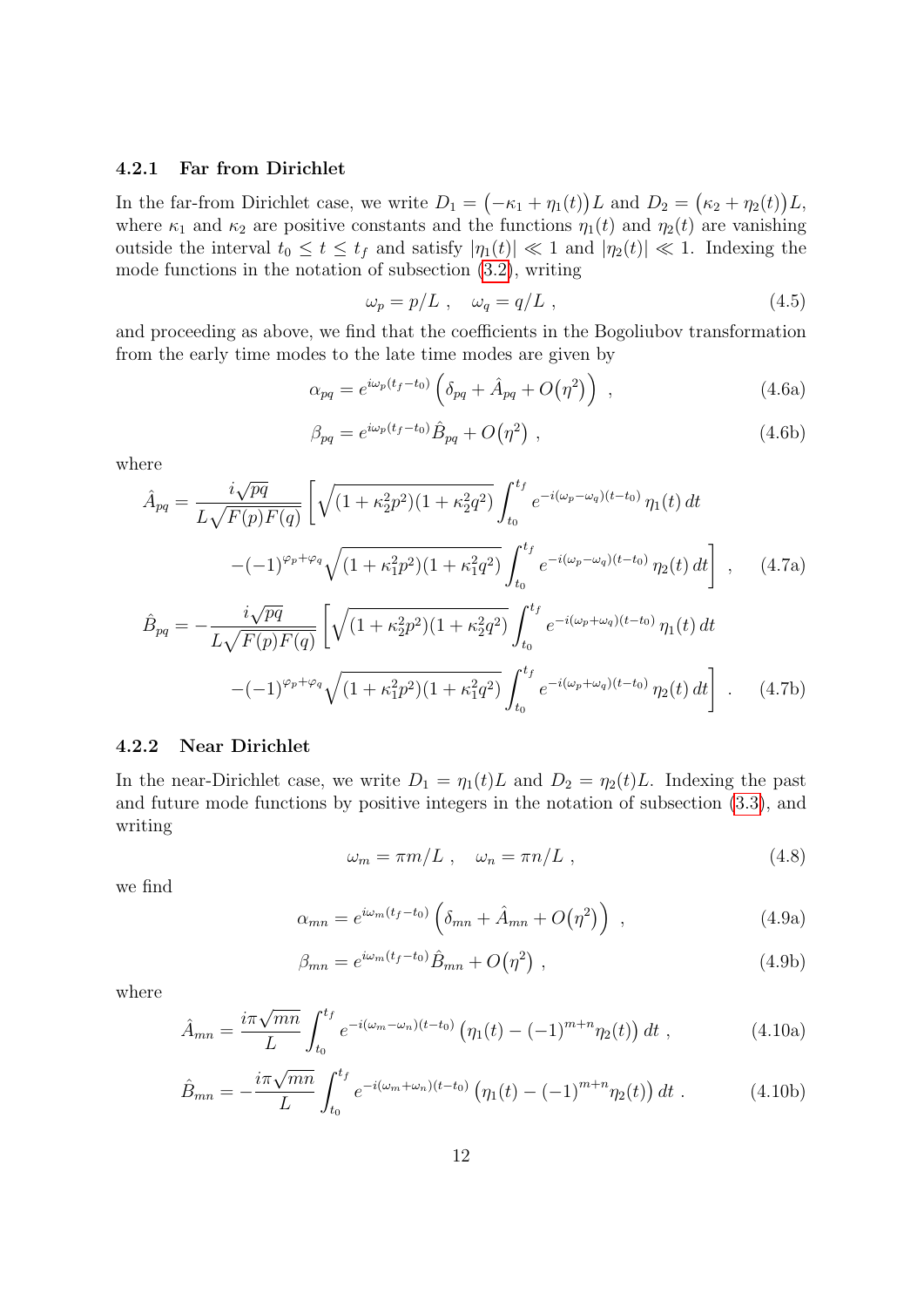# <span id="page-12-0"></span>5 Comparison

We are now ready to compare the evolution under the time-dependent Robin boundary condition to the evolution under the Dirichlet condition at a mechanically moving boundary.

## 5.1 Semiopen waveguide

For the semiopen waveguide, the evolution of a field with mass  $\mu \geq 0$  under the timedependent Robin boundary condition was given in subsection [4.1.](#page-9-2) The evolution of a massless field under a Dirichlet condition at a mechanically moving boundary is given in Appendix [B](#page-18-0) in terms of the acceleration of the boundary, in a small acceleration approximation that allows the velocity and the travel distance to remain arbitrary and overlaps with the DCE literature results [\[3,](#page-25-2) [4,](#page-25-3) [5\]](#page-25-4) in the common domain of validity.

Comparing  $(4.3)$ – $(4.4)$  and  $(B.11)$ – $(B.12)$ , we see that the massless field with the mechanically moving boundary can be simulated to the leading order in perturbation theory by the  $\mu = 0$  near-Dirichlet Robin boundary condition provided we choose  $b(t)$ so that  $a(\tau) = \partial_{\tau}^2 b(\tau)$ , where  $a(\tau)$  is the proper acceleration of the boundary as a function of its proper time  $\tau$ , and the modulation starts and ends so gently that both  $b$  and  $b$  vanish. This is precisely the relation one would have expected from the low frequency equivalence between the Robin boundary condition [\(1.3\)](#page-1-1) and the mechanically moving Dirichlet boundary condition [\(1.4\)](#page-2-0). The simulation is reliable in the frequency range where the first-order perturbation theory results on both the Robin side and on the mechanical side remain reliable; we shall not attempt to quantify this range more precisely, but for given  $a(\tau)$  and  $b(\tau)$  the range is unlikely to include arbitrarily high frequencies.

Comparing further  $(4.3)$ – $(4.4)$  and  $(B.11)$ – $(B.12)$  with  $(4.1)$ – $(4.2)$ , we see that the massless field with the mechanically moving boundary can be simulated by the  $\mu = 0$ far-from-Dirichlet Robin boundary condition provided we choose  $\eta(t)$  so that  $a(\tau)$  $-\Lambda \partial^2_{\tau} \eta(\tau)$ , the frequencies are much smaller than  $\Lambda^{-1}$ , and the modulation starts and ends so gently that both  $\eta$  and  $\dot{\eta}$  vanish. Again, this is precisely the outcome one would have expected from  $(1.3)$  and  $(1.4)$ . When the frequencies are not much smaller than  $\Lambda^{-1}$ , the evolution with the Robin boundary condition differs from the evolution with the mechanically moving boundary because the square root factors in  $(4.2)$  differ from unity.

Investigating these differences further, recall that the beta coefficients are directly related to the total photon production number by:

$$
N = \int |\beta_{k'k}|^2 dk dk' . \qquad (5.1)
$$

Taking  $\eta(t)$  to be a sinusoidal function:

<span id="page-12-1"></span>
$$
\eta(t) = \varepsilon \sin[\omega_d(t - t_0)], \qquad (5.2)
$$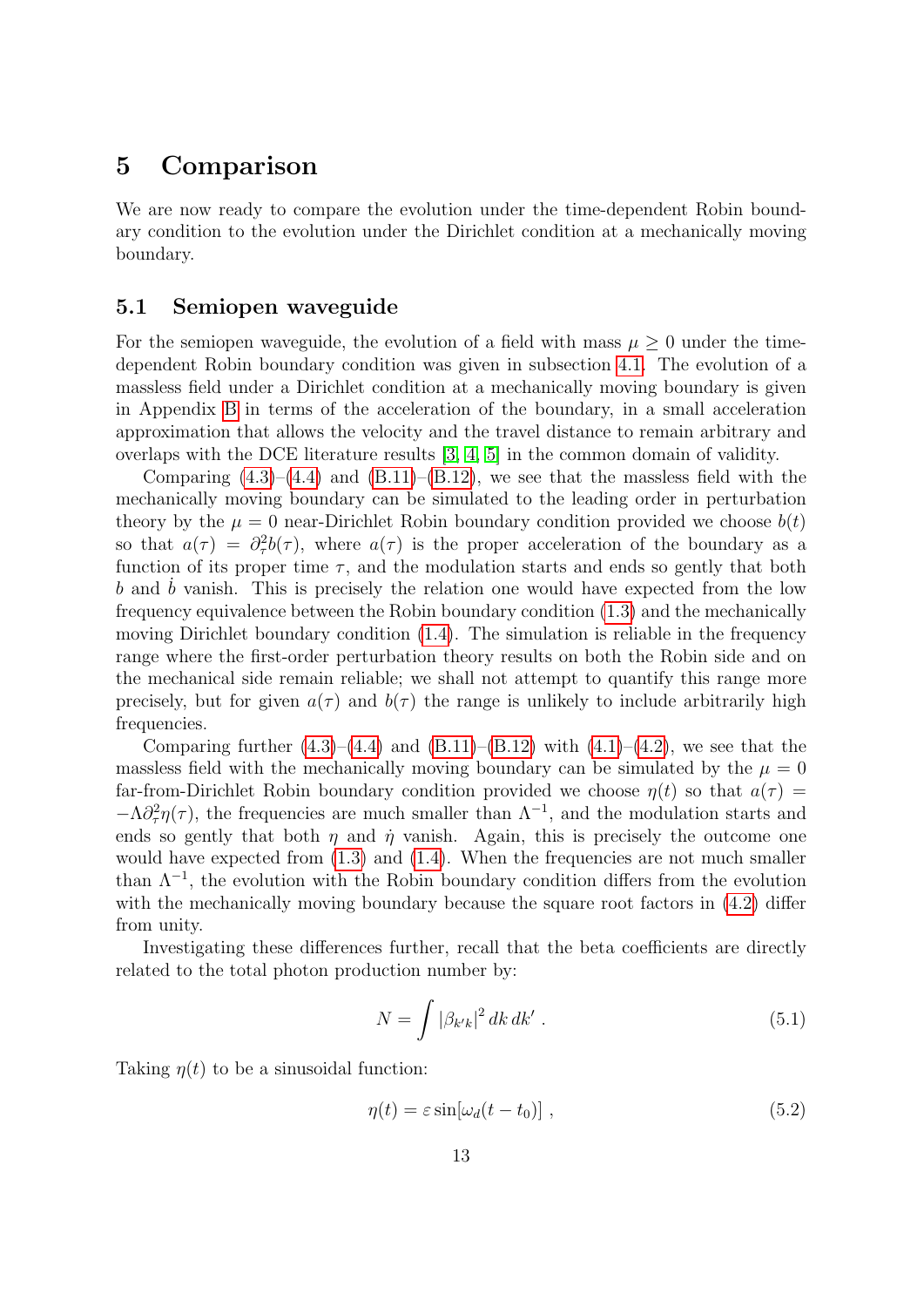with positive constant  $\varepsilon \ll 1$  and driving frequency  $\omega_d$ , the integrals in [\(4.2\)](#page-10-1) can be performed exactly. The dominant part of the photon flux occurs for frequencies below the driving frequency. We therefore define the photon flux density,  $n(k)$ , as a function of the reduced frequency  $\bar{k} := k'/\omega_d$ , by

$$
n(\overline{k}) := \omega_d \int_0^\infty |\beta_{\omega_d \overline{k} k}|^2 dk , \qquad (5.3)
$$

so that

<span id="page-13-0"></span>
$$
N = \int_0^\infty n(\overline{k}) \, d\overline{k} \; . \tag{5.4}
$$

Figure [1](#page-14-0) presents numerical plots of the photon flux density for  $\Lambda \ll 1/\omega_d$  and  $\Lambda \gg 1/\omega_d$ . In both cases the spectrum has in the range  $0 < \overline{k} < 1$  a distinctive parabolic shape that is qualitatively characteristic of the DCE, and for  $\Lambda \ll 1/\omega_d$  there is good agreement with the zero temperature curve of Figure 8 in [\[12\]](#page-25-11).

For a quantitative comparison with the DCE, Figure [1](#page-14-0) presents also the photon flux density for the mechanically moving Dirichlet boundary, obtained from [\(B.11\)](#page-20-0)–[\(B.12\)](#page-20-1) with the matching  $a(\tau) = -\Lambda \partial_{\tau}^2 \eta(\tau)$ . When the effective length,  $\Lambda$ , is much smaller than the effective wavelength of the driving frequency  $(\Lambda \ll 1/\omega_d)$ , the moving boundary and Robin-boundary systems produce almost identical spectral functions, even though the modulation used for the plot has nonvanishing  $\dot{\eta}$  at the start and end. On the other hand, when the effective length is larger than the effective wavelength of the driving frequency  $(\Lambda \gg 1/\omega_d)$ , the spectral functions from the moving boundary system and the Robin-boundary systems differ: the radiation from the moving boundary has a higher intensity, and the spectrum from the Robin boundary condition decays more rapidly at high frequencies. Both of these behaviours result from the square root factors which suppress the beta coefficients in  $(4.2)$ .

One of the signatures of the DCE radiation is that emitted photons are entangled. We can quantify the amount of entanglement produced using the negativity [\[28,](#page-27-2) [29\]](#page-27-3) which is defined as minus the sum of the negative eigenvalues of the partially transposed state. We show in appendix [C](#page-21-0) that for perturbative Bogoliubov coefficients of the type  $(4.1)$ –  $(4.2)$  the leading term in the negativity between sharply peaked field modes k and k' is given by  $\Delta k|\hat{B}_{k'k}|$  where  $\Delta k$  is the spectral line-width of the frequencies.

For the driving function given in equation [\(5.2\)](#page-12-1),  $|\hat{B}_{k'k}|$  is highest for values of  $k + k'$ near the driving frequency. Therefore, we define  $\Delta \omega = (k - k')/2$ , and we expand the frequencies near half driving-frequency as:

$$
k = \omega_d/2 + \Delta\omega \tag{5.5a}
$$

$$
k' = \omega_d/2 - \Delta\omega \tag{5.5b}
$$

The results for  $|\hat{B}_{k'k}|$  as a function of  $\Delta\omega/\omega_d$  are shown in Fig. [2.](#page-14-1) These plots are qualitatively similar to those of Fig. 14 in [\[12\]](#page-25-11) for the "without resonator" line. We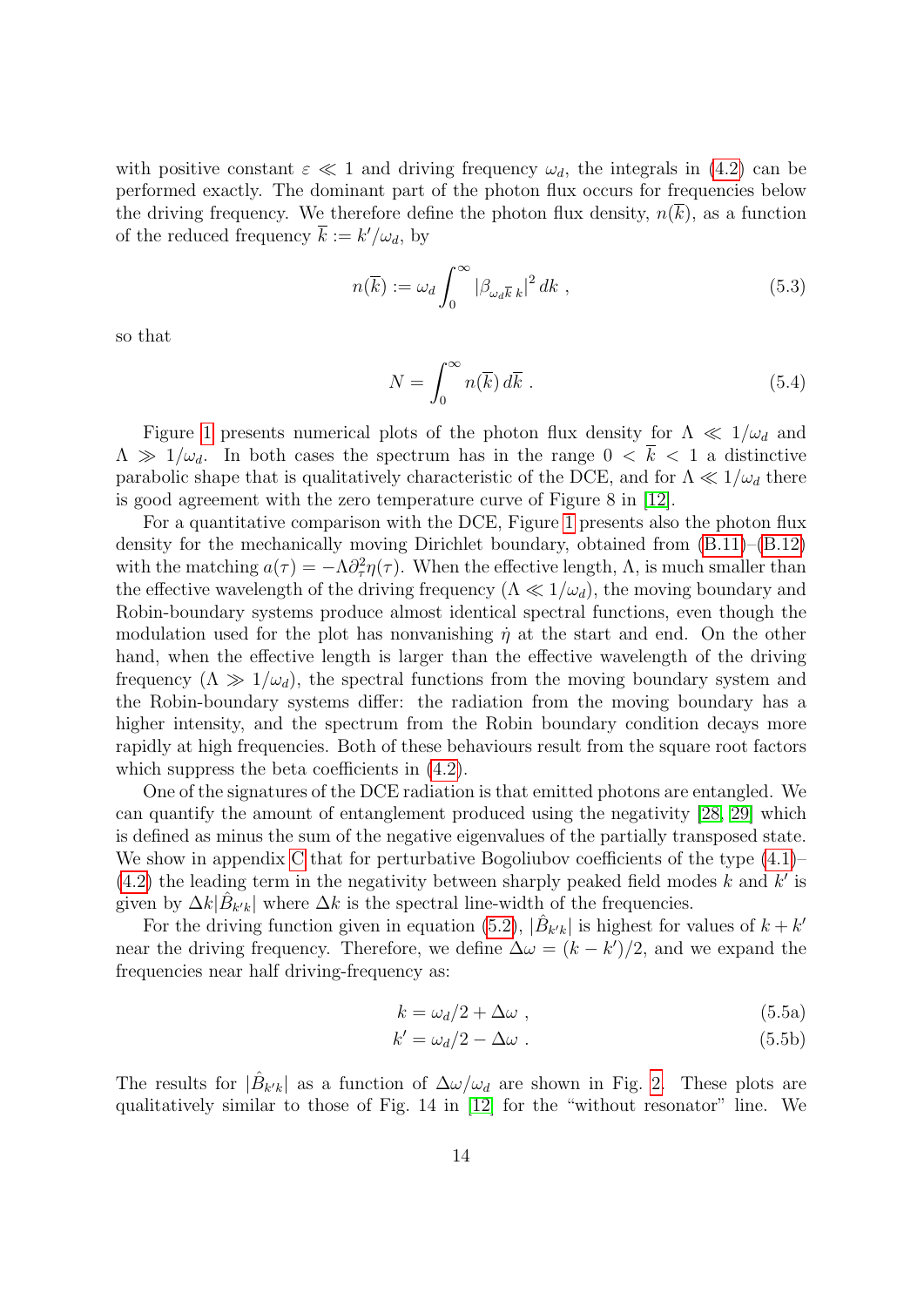

<span id="page-14-0"></span>Figure 1: Photon flux densities  $n(\overline{k})$  [\(5.3\)](#page-13-0) for the semiopen waveguide in terms of the reduced frequency  $\overline{k} = k/\omega_d$  for moving boundary (red dashed) and non-moving timevarying Robin boundary (blue solid). (Left) In the small effective length limit  $\Lambda \ll 1/\omega_d$ the two systems display near identical behavior. (Right) In the large effective length limit  $\Lambda \gg 1/\omega_d$  the moving and non-moving systems have different photon production profiles. In both plots we use the values (in units with  $v = 1$ ),  $\epsilon = 0.25$ ,  $\omega_d = 0.155$ mm<sup>-1</sup> and  $t_f - t_0 = 40.5$ mm. In the Left plot we take  $\Lambda = 0.44$ mm and in the Right plot we take  $\Lambda = 10$ mm. The parameters in the Left plot can be matched to those suggested in [\[12\]](#page-25-11) by taking the propagation velocity  $v = 1.2 \times 10^{11}$ mm/s and noting that  $L_0^{\text{eff}} \to \Lambda$ ,  $\delta L_0^{\text{eff}}/L_0^{\text{eff}} \to \varepsilon.$ 



<span id="page-14-1"></span>Figure 2: The plots show the negativity function  $|\hat{B}_{k'k}| = \mathcal{N}/\Delta k$  (see appendix [C\)](#page-21-0) with  $k = \omega_d/2 + \Delta \omega$  and  $k' = \omega_d/2 - \Delta \omega$  in terms of  $\Delta \omega / \omega_d$  for moving boundary (red dashed) and non-moving time-varying Robin boundary (blue solid). (Left) In the small effective length limit  $\Lambda \ll 1/\omega_d$  the two systems display near identical behavior. (Right) In the large effective length limit  $\Lambda \gg 1/\omega_d$  the moving system produces more entanglement than the non-moving system. We use the same parameters as in Fig. [1.](#page-14-0)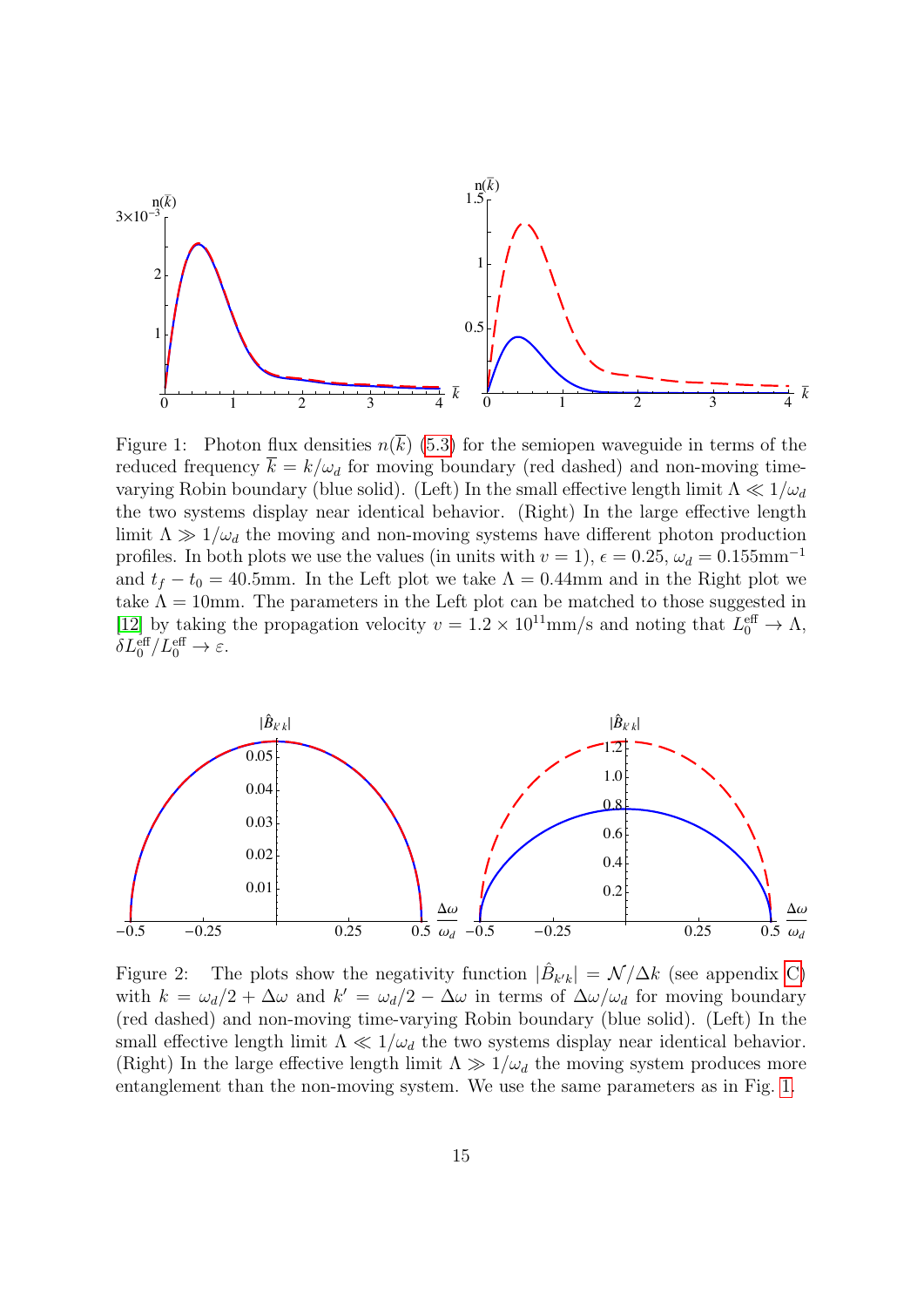again observe good agreement when  $\Lambda \ll 1/\omega_d$  between moving mirrors and non-moving microwave waveguides. Also, when  $\Lambda \gg 1/\omega_d$  we find that the moving mirrors generate more entanglement than their associated non-moving microwave waveguide simulations.

The entanglement considered above is entanglement between the field modes. This entanglement could be observed directly with a homodyne setup by coupling the emitted radiation into an optics circuit with stationary photodetectors. Another possibility would be to harvest the entanglement by inserting localised detectors, such as an atomic qubit. This has been discussed in a range of settings in [\[30,](#page-27-4) [31,](#page-27-5) [32,](#page-27-6) [33,](#page-27-7) [34,](#page-27-8) [35\]](#page-27-9) and the references therein.

# 5.2 Closed waveguide

For the closed waveguide, the evolution of a massless field under the time-dependent Robin boundary condition was given in subsection [4.2.](#page-10-4) The evolution of a massless field in a moving, mechanically rigid cavity of proper length  $L$  with Dirichlet boundary conditions is given by [\[19,](#page-26-6) [20\]](#page-26-7)

<span id="page-15-0"></span>
$$
\alpha_{mn} = e^{i\omega_m(\tau_f - \tau_0)} \left( \delta_{mn} + \hat{A}_{mn} + O(a^2) \right) , \qquad (5.6a)
$$

$$
\beta_{mn} = e^{i\omega_m(\tau_f - \tau_0)} \hat{B}_{mn} + O(a^2) \tag{5.6b}
$$

where

<span id="page-15-1"></span>
$$
\hat{A}_{nn} = 0 \tag{5.7a}
$$

$$
\hat{A}_{mn} = -\frac{i\pi\sqrt{mn}\left(1 - (-1)^{m+n}\right)}{L^2(\omega_m - \omega_n)^2} \int_{\tau_0}^{\tau_f} e^{-i(\omega_m - \omega_n)(\tau - \tau_0)} a(\tau) d\tau \text{ for } m \neq n , \quad (5.7b)
$$

$$
\hat{B}_{mn} = \frac{i\pi\sqrt{mn}\left(1 - (-1)^{m+n}\right)}{L^2(\omega_m + \omega_n)^2} \int_{\tau_0}^{\tau_f} e^{-i(\omega_m + \omega_n)(\tau - \tau_0)} a(\tau) d\tau ,
$$
\n(5.7c)

m and n are positive integers,  $\omega_m$  and  $\omega_n$  are given by [\(4.8\)](#page-11-0),  $\tau$  is the proper time at the centre of the cavity and  $a(\tau)$  is the proper acceleration at the centre of the cavity.

Comparing  $(4.9)$ – $(4.10)$  and  $(5.6)$ – $(5.7)$ , we see that the massless field in the rigidly moving cavity can be simulated to the leading order in perturbation theory by the near-Dirichlet Robin boundary condition provided we choose  $\eta_1(\tau) = \eta_2(\tau)$  and  $a(\tau) =$  $L\partial^2_{\tau}\eta_1(\tau)$ , and the modulation starts and ends so gently that both  $\eta$  and  $\dot{\eta}$  vanish. Again, this is precisely the relation one would have expected from [\(1.3\)](#page-1-1) and [\(1.4\)](#page-2-0), and the simulation is reliable in the frequency range where the first-order perturbation theory results on both sides are reliable.

Comparing further with  $(4.6)$ – $(4.7)$ , we see that the rigidly moving cavity can be simulated by the far-from-Dirichlet Robin boundary condition with  $\eta_1(\tau) = \eta_2(\tau)$  and  $a(\tau) = L \partial_{\tau}^2 \eta_1(\tau)$  when the frequencies are much smaller than  $\kappa_1^{-1}$  and  $\kappa_2^{-1}$  and the modulation starts and ends so gently that both  $\eta$  and  $\dot{\eta}$  vanish.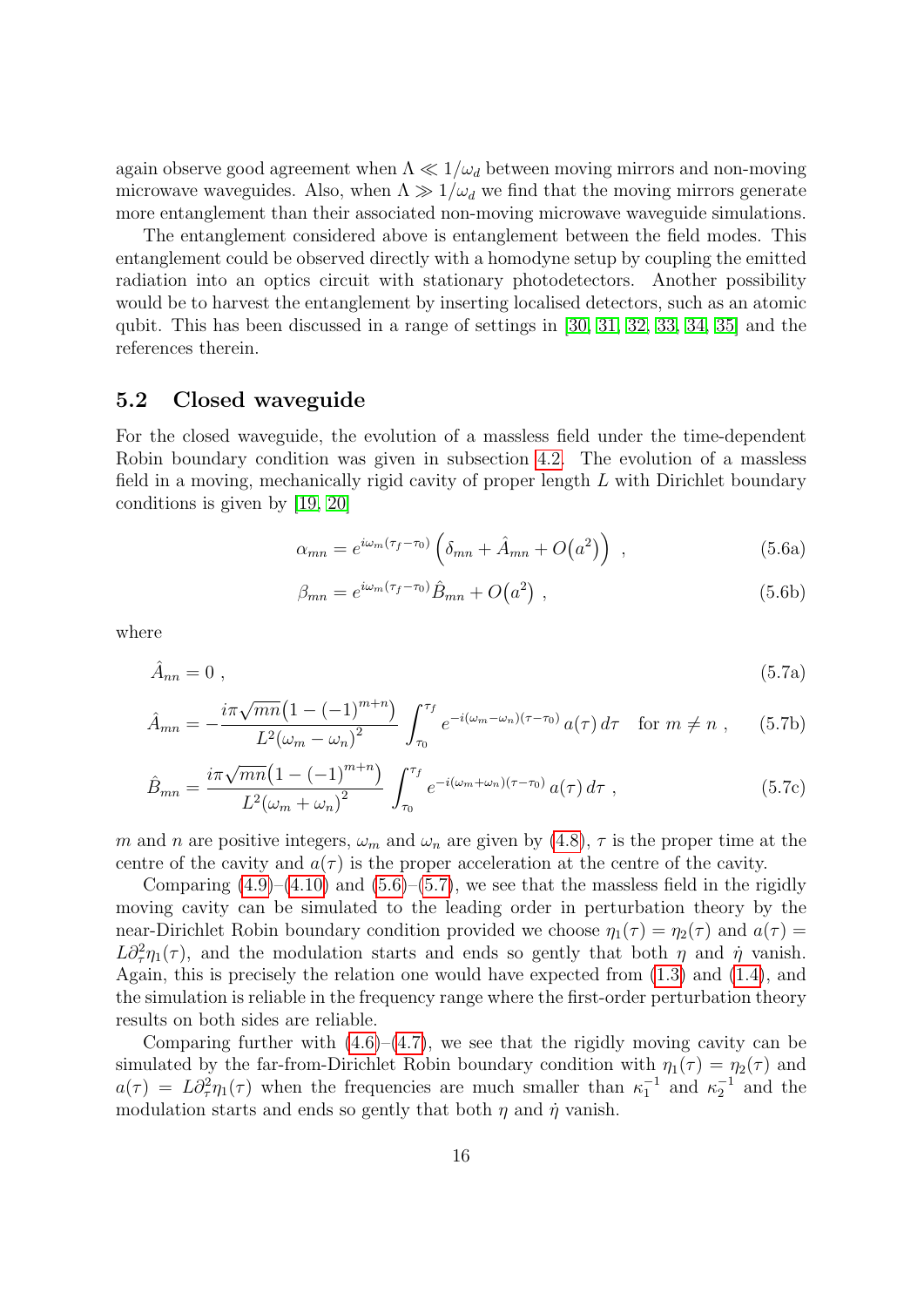We anticipate that the simulation can be extended to a moving cavity that is not rigid, in the small amplitude regime commonly considered in the DCE literature [\[3,](#page-25-2) [4,](#page-25-3) [5\]](#page-25-4), by equating  $L\eta_1(t)$  (respectively  $L\eta_2(t)$ ) to the variation in the position of the left (right) boundary. We have however not examined this question systematically.

# <span id="page-16-0"></span>6 Conclusions

In this paper we have analysed the evolution of a quantum field in  $1+1$  dimensions under time-dependent Robin boundary conditions that occur in superconducting microwave circuit experiments in the high plasma frequency limit. We solved the evolution explicitly to linear order in the time variation of the Robin boundary condition, in a formalism that allowed us to handle both a semiopen waveguide and a closed waveguide, and for the latter allowing the boundary conditions at the two ends to be varied independently. For frequencies that are much smaller than the effective inverse length associated with the SQUID(s) at the end(s) of the waveguide, we verified that a suitable modulation of the SQUID(s) allows the waveguide to simulate a Dirichlet boundary condition at a mechanically moving boundary of the DCE, even in the regime where the mechanical motion is relativistic; both the experiment reported in [\[6\]](#page-25-5) and the experimental proposals of [\[8,](#page-25-7) [9,](#page-25-8) [10\]](#page-25-9) appear to operate within in this domain by a margin of approximately one order of magnitude. For higher frequencies the waveguide still exhibits particle creation and mode mixing, but these can no longer be quantitatively matched to those of the DCE, and in particular the large frequency falloff properties in the evolution are qualitatively different. These features in the large frequency Bogoliubov coefficients result in differing particle emission spectrum for the moving and non-moving systems when the effective length is larger than the inverse driving frequency  $L \gg 1/\omega_d$ . In this limit, mechanically moving boundary radiation can be characterised as having a larger total flux and a less steep falloff at high frequencies compared to radiation from the static waveguide with time-varying Robin boundary conditions.

While the analogy between a moving Dirichlet boundary and a time-varying Robin boundary condition is useful for simulation purposes it is important to keep in mind that the physical systems corresponding to these two situations are different and therefore can lead to different outcomes. On the one hand, our results support proposals to simulate in a mechanically static waveguide quantum phenomena due to motion, including entanglement generation and degradation, even in a regime where the mechanically moving system experiences significant relativistic effects [\[8,](#page-25-7) [9,](#page-25-8) [10\]](#page-25-9). On the other hand, our results demonstrate that the interpretation of a waveguide experiment in terms of the simulation of the DCE is possible only in certain parameter ranges. Within the Robin boundary condition approximation that we have analysed, the range of DCE interpretation is determined just by the effective inverse length scale set by the SQUID(s) at the end(s) of the waveguide. It remains a subject to future work to establish the range of DCE interpretation when all relevant effects beyond the Robin boundary condition approximation are considered [\[11,](#page-25-10) [12\]](#page-25-11), including the effects due to a large but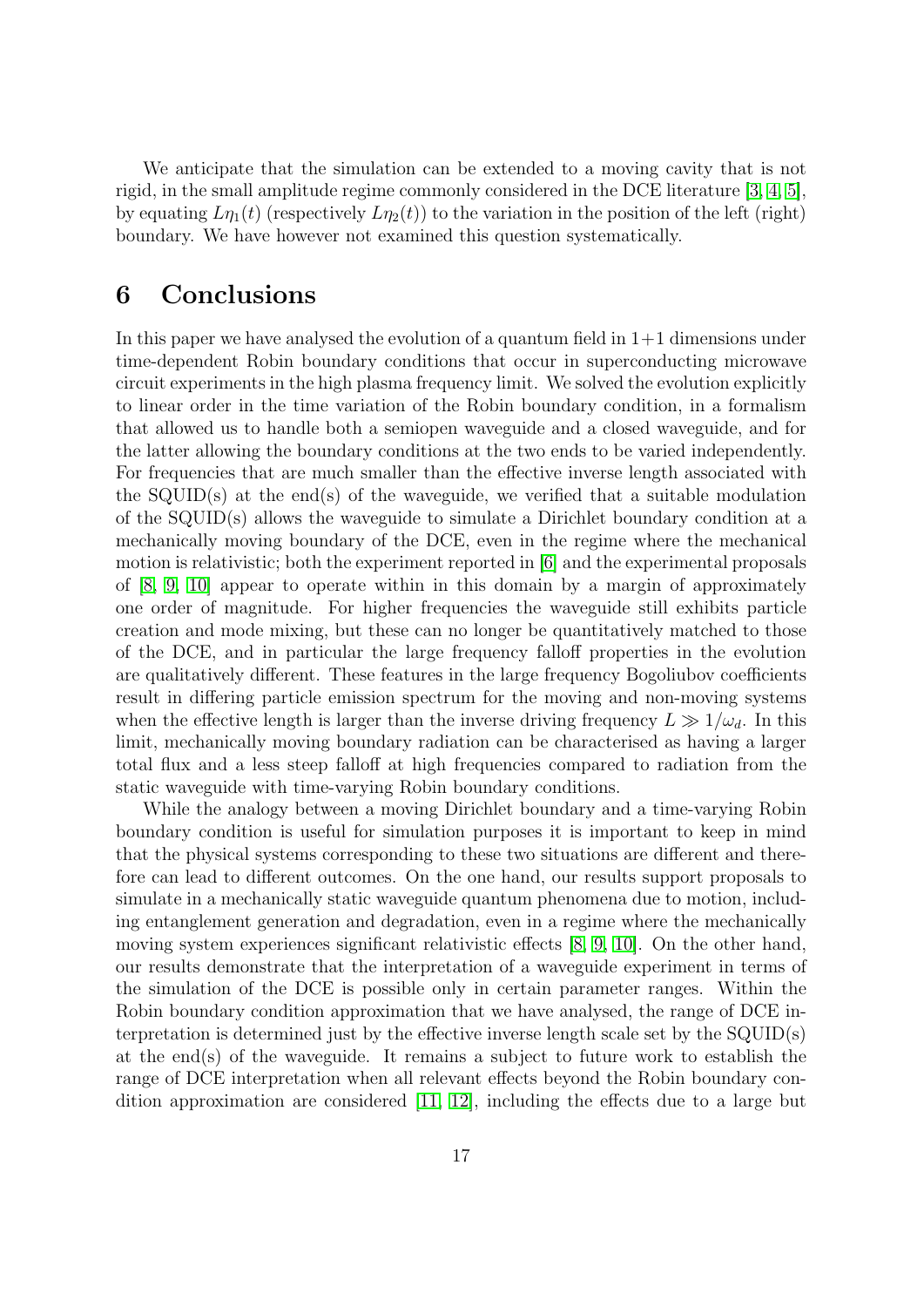finite SQUID plasma frequency analysed in [\[13,](#page-26-0) [14,](#page-26-1) [15\]](#page-26-2).

# Acknowledgments

J.L. thanks Ivette Fuentes, Joel Lindkvist and Carlos Sabín for helpful discussions and correspondence on waveguides and David Bruschi for helpful discussions on equations [\(B.4\)](#page-19-0). We thank Giuliano Benenti, Simone Felicetti, Diego Mazzitelli and Hector Silva for bringing earlier work to our attention. J.D. was supported in the early stages of the work by EPSRC (Career Acceleration Fellowship Grant EP/G00496X/2 to Ivette Fuentes). J.L. was supported in part by STFC (Theory Consolidated Grant ST/J000388/1).

# <span id="page-17-0"></span>A Perturbative Bogoliubov identities

In this appendix we record identities satisfied by a perturbative expansion of the Bogoliubov coefficients. These identities are used in the main text for consistency checks of the perturbative treatment.

<span id="page-17-2"></span>Let  $\alpha$  and  $\beta$  denote the matrices of a Bogoliubov transformation in the notation of [\[27\]](#page-27-1), with the matrix elements  $\alpha_{jk}$  and  $\beta_{jk}$ . The indices may be discrete or continuous; in the latter case the matrix is understood as the kernel of an integral operator and may include a distributional part. By construction, the matrices satisfy the Bogoliubov identities

$$
\mathbb{I} = \alpha \alpha^{\dagger} - \beta \beta^{\dagger} \tag{A.1a}
$$

<span id="page-17-3"></span><span id="page-17-1"></span>
$$
0 = \alpha \beta^T - \beta \alpha^T , \qquad (A.1b)
$$

where  $\mathbb I$  stands for the identity matrix.

Suppose now that  $\alpha$  and  $\beta$  have the formal power series expansions

$$
\alpha = \mathbb{I} + \epsilon \alpha_1 + \epsilon^2 \alpha_2 + \epsilon^3 \alpha_3 + \cdots , \qquad (A.2a)
$$

$$
\beta = \epsilon \beta_1 + \epsilon^2 \beta_2 + \epsilon^3 \beta_3 + \cdots , \qquad (A.2b)
$$

where  $\epsilon$  is a real-valued expansion parameter. Substituting  $(A.2)$  in  $(A.1)$  and collecting terms order by order, order  $\epsilon^0$  is identically satisfied while orders  $\epsilon^1$  and  $\epsilon^2$  give

$$
\epsilon^{1}: \begin{cases} 0 = \alpha_{1} + \alpha_{1}^{\dagger} , \\ 0 = \beta_{1} - \beta_{1}^{T} , \end{cases}
$$
 (A.3a)

$$
\epsilon^2: \begin{cases} 0 = \alpha_1 \alpha_1^\dagger - \beta_1 \beta_1^\dagger + \alpha_2 + \alpha_2^\dagger, \\ 0 = \beta_1 \alpha_1^T - \alpha_1 \beta_1^T + \beta_2 - \beta_2^T. \end{cases} \tag{A.3b}
$$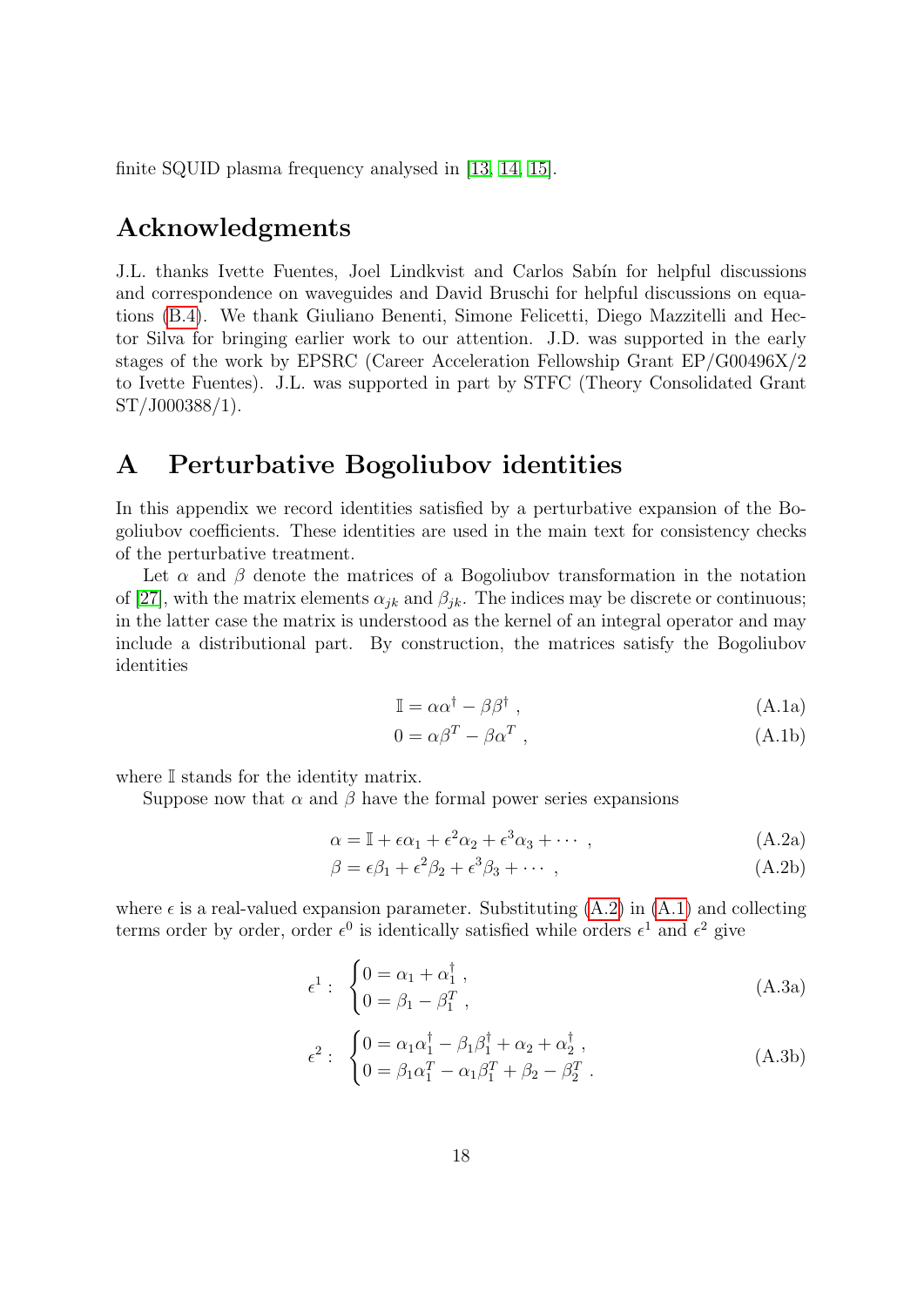When  $\alpha$  and  $\beta$  are real, [\(A.3\)](#page-17-3) simplifies to

<span id="page-18-3"></span><span id="page-18-1"></span>
$$
\epsilon^1: \begin{cases} \alpha_1 = -\alpha_1^T, \\ \beta_1 = \beta_1^T, \end{cases} \tag{A.4a}
$$

<span id="page-18-2"></span>
$$
\epsilon^{2}: (\alpha_{1} \pm \beta_{1})^{2} = \alpha_{2} + \alpha_{2}^{T} \pm (\beta_{2} - \beta_{2}^{T}).
$$
 (A.4b)

# <span id="page-18-0"></span>B Accelerated boundary in Minkowski spacetime

In this appendix we consider a quantised massless scalar field in  $(1 + 1)$ -dimensional Minkowski spacetime subject to the Dirichlet boundary condition at one accelerated boundary, in the limit where the acceleration is treated perturbatively but may have arbitrary time-dependence, and the velocity and travel distance of the boundary remain arbitrary. We follow the methods that were developed for a mechanically rigid accelerated cavity in [\[19,](#page-26-6) [20\]](#page-26-7). The results overlap with those in the DCE literature [\[3,](#page-25-2) [4,](#page-25-3) [5\]](#page-25-4) for small amplitude oscillations in the common domain of validity. The corresponding problem for a classical scalar field has been analysed in [\[36,](#page-27-10) [37,](#page-27-11) [38\]](#page-27-12).

### B.1 Inertial boundary to uniformly accelerated boundary

We work with a massless scalar field  $\phi$  in  $(1 + 1)$ -dimensional Minkowski spacetime, in the notation of the main text: the metric is  $ds^2 = -dt^2 + dx^2$ , and the wave equation is  $(2.1)$  with  $\mu = 0$ .

For  $t < 0$ , we take the field to live in the half-space  $x \geq a^{-1}$ , where a is a positive constant of dimension inverse length, and we adopt at  $x = a^{-1}$  the Dirichlet boundary condition. We adopt the basis of mode functions

<span id="page-18-4"></span>
$$
\phi_k(t,x) = \frac{1}{\sqrt{\pi k}} e^{-ikt} \sin[k(x - a^{-1})], \qquad (B.1)
$$

where  $k > 0$ .  $\phi_k$  has the positive frequency k with respect to  $\partial_t$ , and the normalisation in the Klein-Gordon inner product is  $(\phi_k, \phi_{k'}) = \delta(k - k').$ 

√ For  $t > 0$ , we make the boundary follow the uniformly-accelerated worldline  $x =$  $t^2 + a^{-2}$ . The proper acceleration of the boundary is equal to a. The field lives in the region  $x \geq \sqrt{t^2 + a^{-2}}$ , and we take the field to satisfy the Dirichlet boundary condition at the accelerated boundary. We adopt the basis of mode functions

$$
\Phi_k(t, x) = \frac{1}{2i\sqrt{\pi k}} \left\{ \left[ a(x - t) \right]^{ik/a} - \left[ a(x + t) \right]^{-ik/a} \right\},\tag{B.2}
$$

where  $k > 0$ .  $\Phi_k$  has the positive frequency  $k/a$  with respect to the boost Killing vector  $x\partial_t + t\partial_x$ , and it has the positive frequency k with respect to the proper time of the boundary. The normalisation in the Klein-Gordon inner product is  $(\Phi_k, \Phi_{k'}) = \delta(k - k')$ .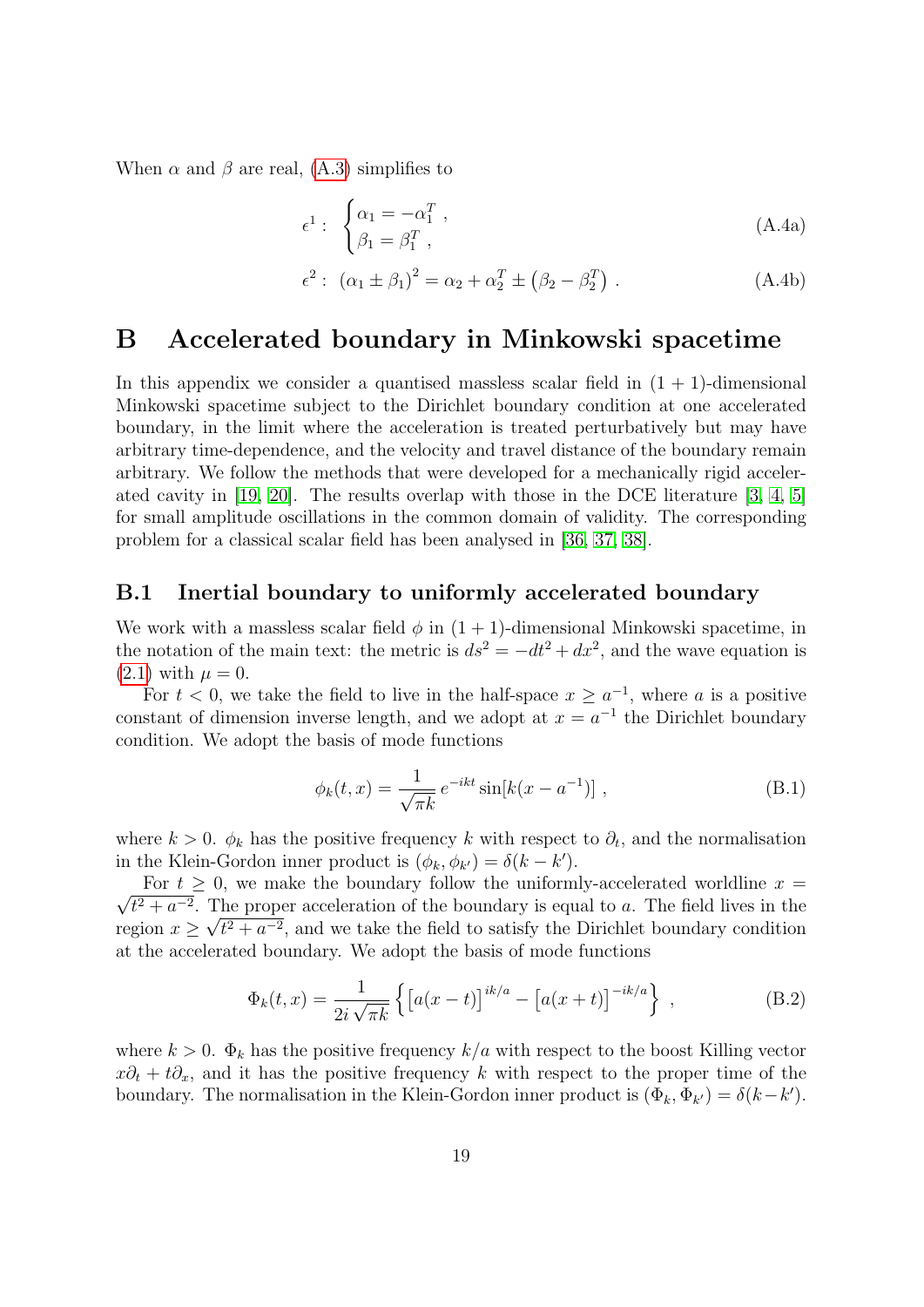At the junction  $t = 0$ , we match the two sets of modes by the Bogoliubov transformation

<span id="page-19-2"></span><span id="page-19-0"></span>
$$
\Phi_{k'} = \int_0^\infty \left( \sigma \alpha_{k'k} \phi_k + \sigma \beta_{k'k} \overline{\phi_k} \right) dk . \tag{B.3}
$$

From the inner products that give the Bogoliubov coefficients [\[27\]](#page-27-1), we find

$$
_{0}\alpha_{k'k} = \frac{1}{\pi a} \sqrt{\frac{k'}{k}} \text{ Re } \left[ \int_{1}^{\infty} \frac{dy}{y} y^{-ik'/a} e^{i(k/a)(y-1)} \right],
$$
 (B.4a)

$$
{}_{\text{o}}\beta_{k'k} = \frac{1}{\pi a} \sqrt{\frac{k'}{k}} \text{ Re}\left[\int_1^\infty \frac{dy}{y} y^{ik'/a} e^{i(k/a)(y-1)}\right]. \tag{B.4b}
$$

### B.2 Small acceleration expansion

We wish to find the asymptotic form of  $_0 \alpha_{k'k}$  and  $_0 \beta_{k'k}$  [\(B.4\)](#page-19-0) when the acceleration a of the boundary is small compared with both  $k$  and  $k'$ .

The small a expansion of  $_0\beta_{k'k}$  may be obtained by applying to [\(B.4b\)](#page-19-1) the method of repeated integration by parts [\[39\]](#page-27-13). The result is

<span id="page-19-4"></span><span id="page-19-1"></span>
$$
_{0}\beta_{kk'} = \frac{a\sqrt{k'k}}{\pi(k+k')^{3}} + O(a^{3})
$$
 (B.5)

The small a expansion of  $_0\alpha_{k'k}$  is more involved since we expect the coefficients in this expansion to be no longer functions but distributions, the leading term being  $\delta(k - k')$ . We shall not give a rigorous treatment but proceed heuristically as follows.

Starting from the integral in [\(B.4a\)](#page-19-2), we replace k in the integrand by  $k + i\epsilon$  where  $\epsilon > 0$ . If  $\epsilon$  is considered fixed, the asymptotic small a expansion can be obtained by the method of repeated integration by parts [\[39\]](#page-27-13), with the result

$$
{}_{o}\alpha_{k'k} = \frac{1}{\pi} \sqrt{\frac{k'}{k}} \left\{ -\operatorname{Im} \left[ \frac{1}{(k - k' + i\epsilon)} \right] + a \operatorname{Re} \left[ \frac{k + i\epsilon}{(k - k' + i\epsilon)^3} \right] + a^2 \operatorname{Im} \left[ \frac{(k + i\epsilon)\left[2(k + i\epsilon) + k'\right]}{(k - k' + i\epsilon)^5} \right] + O(a^3) \right\} .
$$
 (B.6)

Each of the three terms shown in [\(B.6\)](#page-19-3) has a well-defined distributional limit as  $\epsilon \to 0$ , as follows from the identity

<span id="page-19-5"></span><span id="page-19-3"></span>
$$
\lim_{\epsilon \to 0^+} \int dk \, \frac{f(k)}{k + i\epsilon} = -i\pi f(0) + P \int dk \, \frac{f(k)}{k} \;, \tag{B.7}
$$

and its derivatives. Assuming that the  $\epsilon \to 0$  limit commutes with the small a expansion, we obtain

$$
_o \alpha_{k'k} = \delta(k - k') + aG_1(k', k) + a^2G_2(k', k) + O(a^3)
$$
, (B.8)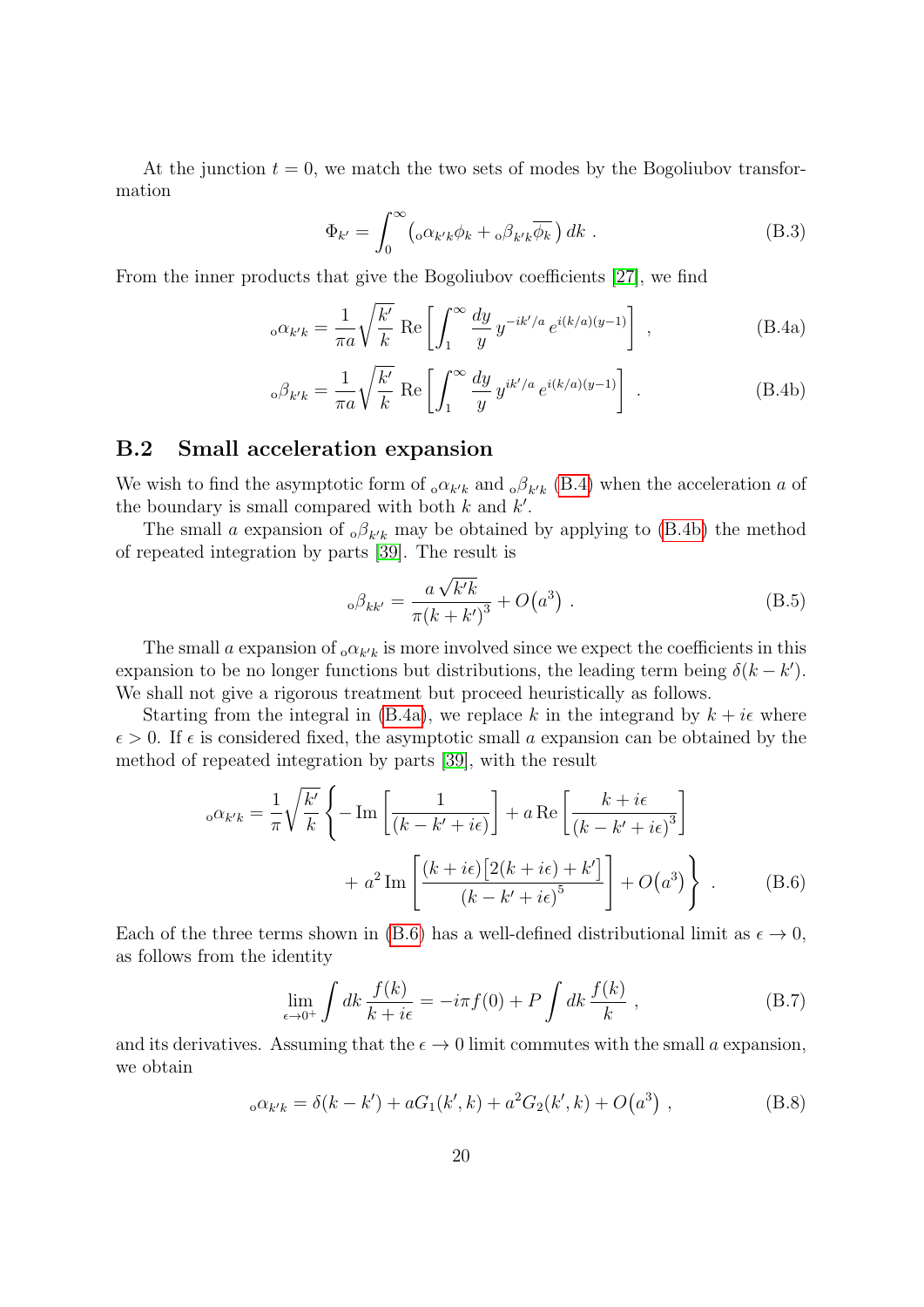where the distributions  $G_1$  and  $G_2$  are given by

$$
\int_0^\infty dk \, G_1(k',k) \, f(k) = \frac{(k')^{1/2}}{2\pi} P \int_0^\infty dk \, \frac{1}{(k-k')} \, \partial_k^2 \left( k^{1/2} \, f(k) \right) \;, \tag{B.9a}
$$

$$
\int_0^\infty dk \, G_2(k',k) \, f(k) = -\frac{(k')^{1/2}}{12} \, \partial_{k'}^4 \left( (k')^{3/2} f(k') \right) - \frac{(k')^{3/2}}{24} \, \partial_{k'}^4 \left( (k')^{1/2} f(k') \right) \, . \tag{B.9b}
$$

Both  $G_1$  and  $G_2$  are hence representable by a function except at the coincidence limit, and we may write

$$
G_1(k',k) = \frac{\sqrt{kk'}}{\pi (k - k')^3}
$$
 for  $k \neq k'$ , (B.10a)

$$
G_2(k',k) = 0 \qquad \text{for } k \neq k' \,. \tag{B.10b}
$$

As a consistency check, the expansions in [\(B.5\)](#page-19-4) and [\(B.8\)](#page-19-5) satisfy the linear order Bogoliubov identities [\(A.4a\)](#page-18-1). The quadratic order Bogoliubov identities [\(A.4b\)](#page-18-2) would require a distributional treatment and we shall not analyse them here.

### B.3 Arbitrarily-accelerated boundary

Let  $\tau$  denote the proper time of the boundary and  $a(\tau)$  the proper acceleration of the boundary, such that positive (negative) values of  $a(\tau)$  mean acceleration towards increasing (decreasing) x. We assume that  $a(\tau)$  is vanishing outside the interval  $\tau_0 \leq$  $\tau \leq \tau_f$  and non-negative within this interval, and we assume that  $a(\tau)$  remains much smaller than the frequencies to be considered.

We define the early (respectively late) time modes by [\(B.1\)](#page-18-4) in the inertial frame in which the boundary is at rest in the early (late) times. Proceeding as in [\[19,](#page-26-6) [20\]](#page-26-7), or in Section [4](#page-9-0) of the present paper, we find that the Bogoliubov coefficients from the early time modes to the late time modes are

<span id="page-20-0"></span>
$$
\alpha_{k'k} = e^{ik'(\tau_f - \tau_0)} \left( \delta(k - k') + \hat{A}_{k'k} + O(a^2) \right) , \qquad (B.11a)
$$

$$
\beta_{k'k} = e^{ik'(\tau_f - \tau_0)} \hat{B}_{k'k} + O(a^2) \tag{B.11b}
$$

where

<span id="page-20-1"></span>
$$
\hat{A}_{k'k} = -\frac{i\sqrt{kk'}}{\pi(k - k')^2} \int_{\tau_0}^{\tau_f} e^{-i(k'-k)(\tau - \tau_0)} a(\tau) d\tau \quad \text{for } k \neq k', \tag{B.12a}
$$

$$
\hat{B}_{k'k} = \frac{i\sqrt{kk'}}{\pi (k+k')^2} \int_{\tau_0}^{\tau_f} e^{-i(k'+k)(\tau-\tau_0)} a(\tau) d\tau ,
$$
\n(B.12b)

and we omit the examination of the distributional part of  $\hat{A}_{k'k}$  at  $k = k'$ .

The above treatment assumes  $a(\tau)$  to be non-negative. We shall not examine the validity of [\(B.12\)](#page-20-1) when  $a(\tau)$  may take negative values.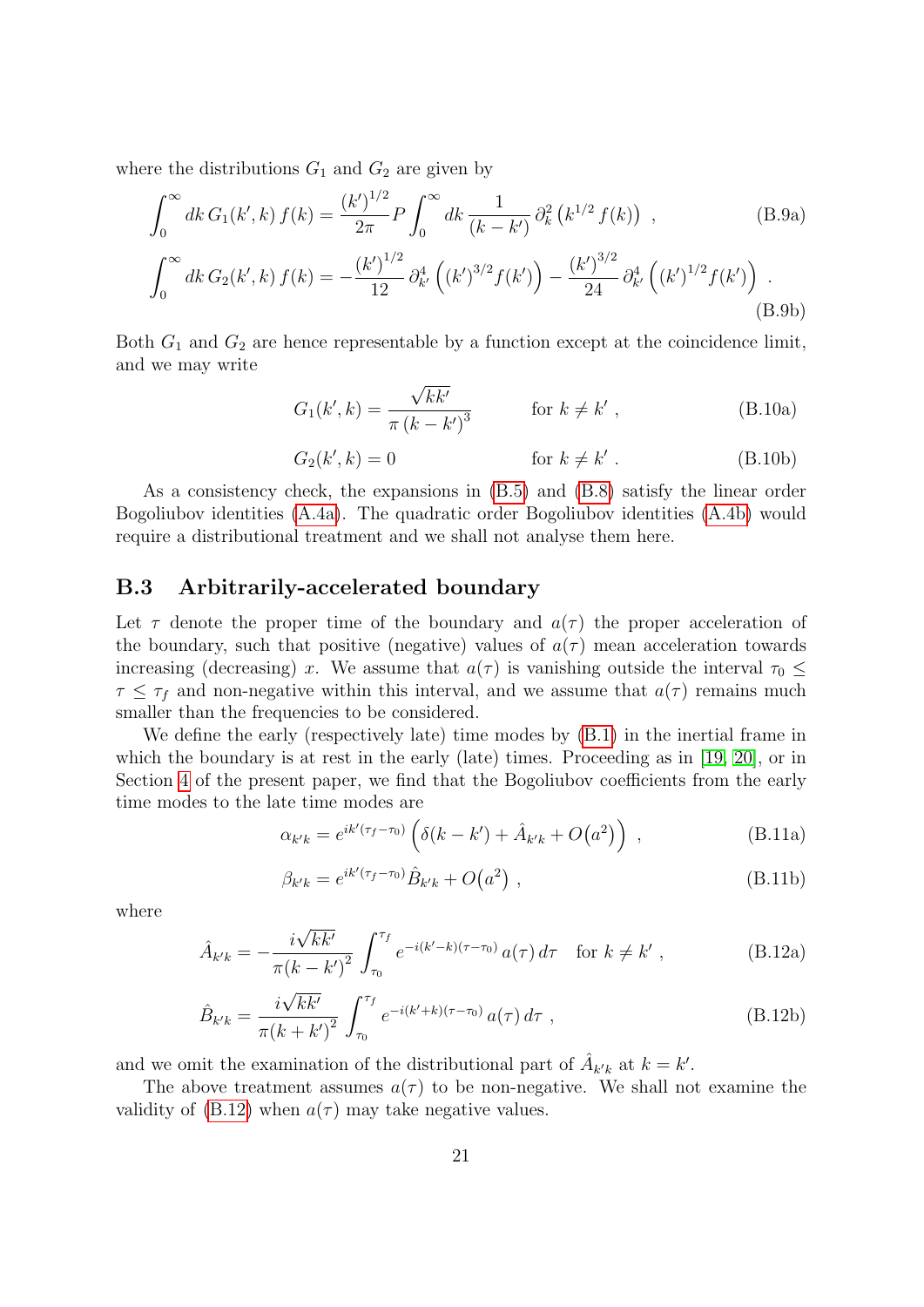# <span id="page-21-0"></span>C Entanglement formula for continuous spectra

In this appendix we derive the formula for the perturbative approximation to the bipartite mode entanglement of the field, as measured by the entanglement negativity, in the case when the field solutions have continuous spectra. These generalise the negativity formulas found for field solutions with discrete eigenvalues in [\[40\]](#page-27-14). The field is prepared initially in the vacuum state and is subjected to an evolution which can be described by Bogoliubov transformations that are assumed to take the general form:

<span id="page-21-2"></span>
$$
\alpha_{k'k} = c(k') \left( \delta(k - k') + \hat{A}_{k'k} + O(\eta^2) \right) , \qquad (C.1a)
$$

$$
\beta_{k'k} = c(k')\hat{B}_{k'k} + O(\eta^2) \tag{C.1b}
$$

<span id="page-21-1"></span>where  $\eta \ll 1$ , k and k' are continuous real-valued parameters,  $\hat{A}_{k'k}$  and  $\hat{B}_{k'k}$  are of linear order in  $\eta$  and  $c(k)$  is a phase taking the general form,  $c(k) = e^{if(k)}$ , where f is a real-valued function of k. Furthermore, we assume that  $\hat{A}_{k'k}$  and  $\hat{B}_{k'k}$  satisfy the conditions:

$$
\hat{A}_{k'k} = -\hat{A}_{kk'}^{\star} \quad \text{for } k \neq k', \tag{C.2a}
$$

$$
\hat{B}_{k'k} = \hat{B}_{kk'}, \tag{C.2b}
$$

where the star denotes complex conjugation. Equations [\(C.2\)](#page-21-1) are satisfied by the evolution in the semiopen waveguide [\(4.1\)](#page-10-0) and by the evolution with the accelerated mirror [\(B.12\)](#page-20-1).

The added difficulty of systems with continuous spectra is that the states are Dirac δ-normalised which can lead to apparent infinities in formulas for the entanglement if not correctly handled. The infinities are an artefact of working with infinitely precise frequencies which in practice is not possible — there is always a spectral line-width,  $\Delta k$ , associated with the measurement of a frequency. Experiments which measure bipartite entanglement of the field do so by measuring two distinct frequencies each with a small line-width. For simplicity, we will assume that the modes measured are uniform wavepackets of frequencies having spectral line-width  $\Delta k$  and central frequencies  $k_{\rm p}$ ,  $k'_{\rm p}$ respectively. We define:

$$
f_{k_{\rm p}}(k) = \begin{cases} \frac{1}{\sqrt{\Delta k}} & \text{for } k \in (k_{\rm p} - \frac{\Delta k}{2}, k_{\rm p} + \frac{\Delta k}{2}),\\ 0 & \text{otherwise.} \end{cases} \tag{C.3}
$$

We will also assume that the measured frequencies are sufficiently separated such that there is no overlap of their supports in frequency space:

$$
\int f_{k_{\rm p}}(k) f_{k'_{\rm p}}(k) dk = 0.
$$
 (C.4)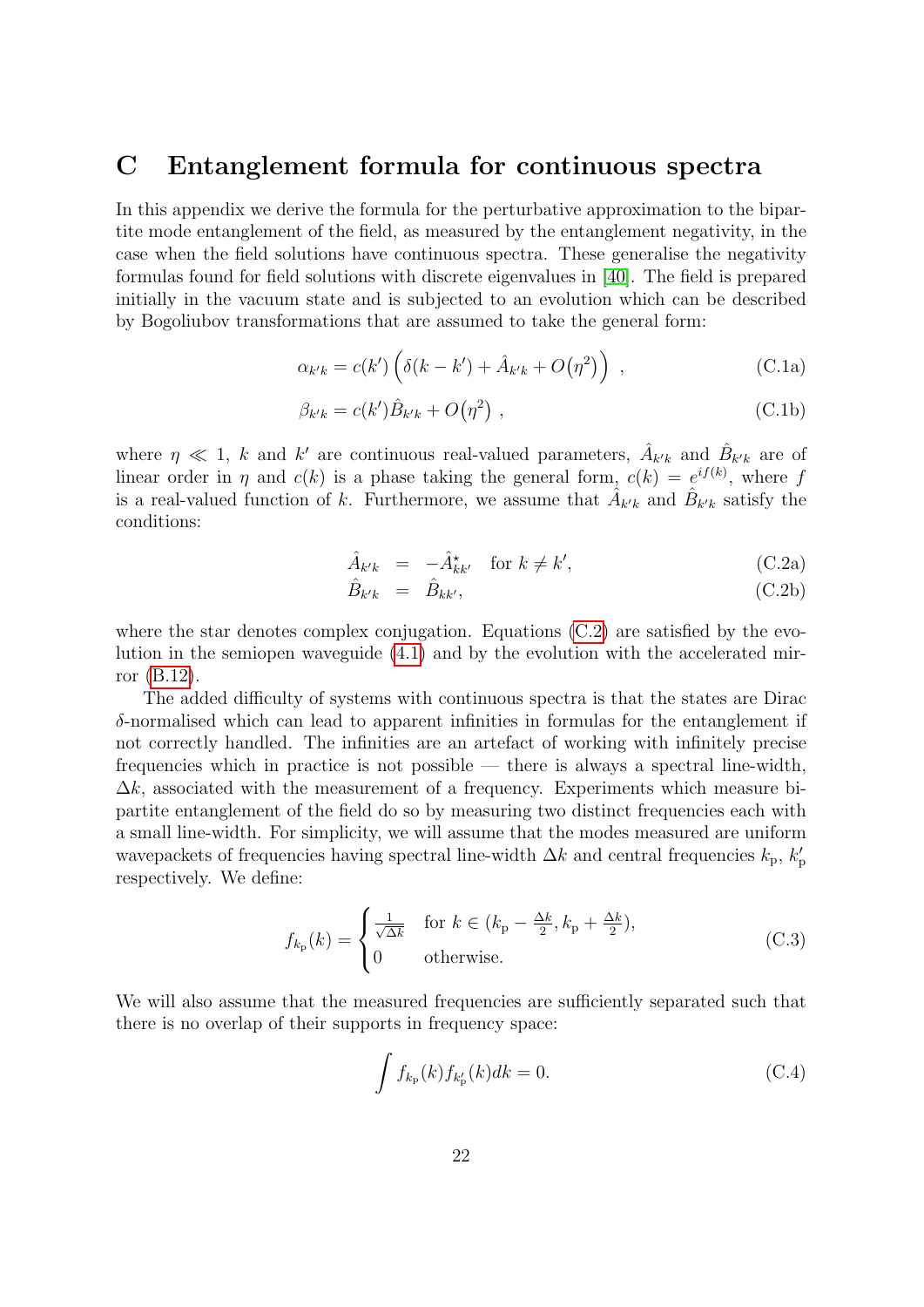Let  $\hat{a}(k)$  be the annihilation operator associated with the frequency k. After the evolution the annihilation operators are transformed by the Bogoliubov transfomations according to:

$$
\hat{\bar{a}}(k) = \int \left( \alpha_{kk'}^{\star} \hat{a}(k') - \beta_{kk'}^{\star} \hat{a}(k')^{\dagger} \right) dk'.
$$
 (C.5)

The quadrature operators associated with these frequencies are:

$$
\hat{\bar{x}}(k) = \hat{\bar{a}}(k) + \hat{\bar{a}}(k)^{\dagger}, \tag{C.6a}
$$

$$
\hat{p}(k') = \frac{1}{i} \left( \hat{a}(k) - \hat{a}(k)^{\dagger} \right), \tag{C.6b}
$$

where we use the conventions of [\[41\]](#page-28-0).

As already alluded these frequencies are not measured precisely rather the actual measurement occurs over a small band of frequencies. We can define the quadrature operators associated with a wavepacket centred at the frequency  $k_p$  by:

$$
\hat{\bar{x}}_{k_{\rm p}} = \int f_{k_{\rm p}}(k)\hat{\bar{x}}(k)dk,
$$
\n(C.7a)

$$
\hat{\bar{p}}_{k_{\rm p}} = \int f_{k_{\rm p}}(k)\hat{\bar{p}}(k)dk.
$$
\n(C.7b)

A short calculation shows that the quadrature operators satisfy the commutation relations:

$$
\left[\hat{\bar{x}}_i, \hat{\bar{p}}_j\right] = 2i\delta_{ij},\tag{C.8a}
$$

$$
\left[\hat{\bar{x}}_i, \hat{\bar{x}}_j\right] = \left[\hat{\bar{p}}_i, \hat{\bar{p}}_j\right] = 0, \tag{C.8b}
$$

where  $i, j \in \{k_{p}, k'_{p}\}.$ 

Since the Bogoliubov transformations are linear and the vacuum state is a Gaussian state, it follows that the final state of the field will also be a Gaussian state. Gaussian states are completely characterised by their first and second statistical moments. It is the second moments which are important for determining the amount of entanglement in a Gaussian state. The second moments can be arranged into a covariance matrix: we define  $R = (\hat{x}_{k_p}, \hat{p}_{k_p}, \hat{x}_{k'_p}, \hat{p}_{k'_p})$ , then the covariance matrix can be defined by:

<span id="page-22-0"></span>
$$
\sigma_{ij} = \frac{1}{2} \langle \{R_i, R_j\} \rangle - \langle R_i \rangle \langle R_j \rangle, \tag{C.9}
$$

where curly braces denote anti-commutator and the covariance matrix is normalised such that the covariance matrix of the vacuum state is the identity matrix. Expectation values are to be taken with respect to the initial state which in our case is the vacuum state. It is easy to see that the second term in [\(C.9\)](#page-22-0) vanishes.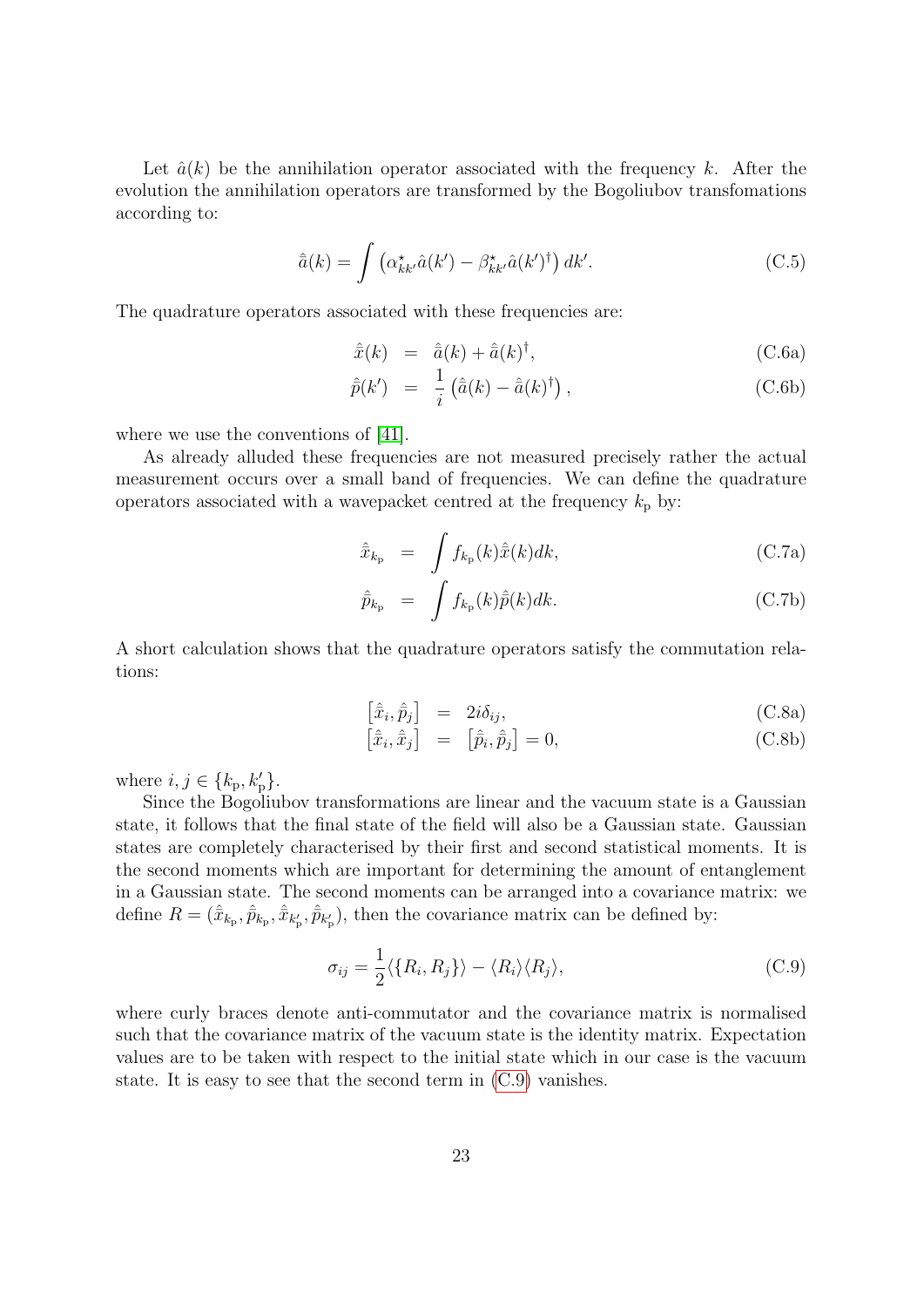We define the kernels:

$$
X(k, k') = \frac{1}{2} \langle {\hat{\bar{x}}(k), \hat{\bar{x}}(k')} \rangle
$$
  
= 
$$
\int dI(\alpha_{kl}^* - \beta_{kl})(\alpha_{k'l} - \beta_{k'l}^*),
$$
 (C.10a)

$$
H(k, k') = \frac{1}{2} \langle {\hat{x}(k), \hat{p}(k')} \rangle
$$
  
=  $i \int dl(\alpha_{kl}^* - \beta_{kl})(\alpha_{k'l} + \beta_{k'l}^*) - i\delta(k - k'),$  (C.10b)

$$
P(k, k') = \frac{1}{2} \langle {\hat{p}(k), \hat{p}(k')} \rangle
$$
  
= 
$$
\int dl(\alpha_{kl}^{\star} + \beta_{kl})(\alpha_{k'l} + \beta_{k'l}^{\star}),
$$
 (C.10c)

and the matrix:

$$
S(k,k') = \begin{pmatrix} X(k,k') & H(k,k') \\ H(k',k) & P(k,k') \end{pmatrix},
$$
\n(C.11)

then the covariance matrix takes the form:

$$
\sigma = \begin{pmatrix} \sigma_a & \sigma_c \\ \sigma_c^T & \sigma_b \end{pmatrix},\tag{C.12}
$$

where superscript  $T$  indicates matrix transposition and

$$
\sigma_a \equiv \int f_{k_{\rm p}}(k) f_{k_{\rm p}}(k') S(k, k') dk dk', \qquad \qquad \text{(C.13a)}
$$

$$
\sigma_b \equiv \int f_{k'_{\rm p}}(k) f_{k'_{\rm p}}(k') S(k, k') dk dk', \qquad (C.13b)
$$

$$
\sigma_c \equiv \int f_{k_{\rm p}}(k) f_{k'_{\rm p}}(k') S(k, k') dk dk'. \qquad (C.13c)
$$

Using relations [\(C.1\)](#page-21-2) and [\(C.2\)](#page-21-1), the matrix  $S(k, k')$  simplifies to

<span id="page-23-0"></span>
$$
S(k, k') = \delta(k - k') + S^{1}(k, k') + \mathcal{O}(\eta^{2}),
$$
 (C.14)

where the matrix elements of  $S^1(k, k')$  are given by:

$$
S_{11}^1 = -S_{22}^1 = -c(k)^{\star} \beta_{k'k}^{\star} - c(k') \beta_{kk'}, \qquad (C.15a)
$$

$$
S_{21}^1 = -S_{12}^1 = i(c(k)^* \beta_{k'k}^* - c(k')\beta_{kk'})
$$
 (C.15b)

We can also write the covariance matrix as a Taylor expansion in  $\eta$ :

$$
\sigma = \sigma^0 + \sigma^1 + \mathcal{O}(\eta^2),\tag{C.16}
$$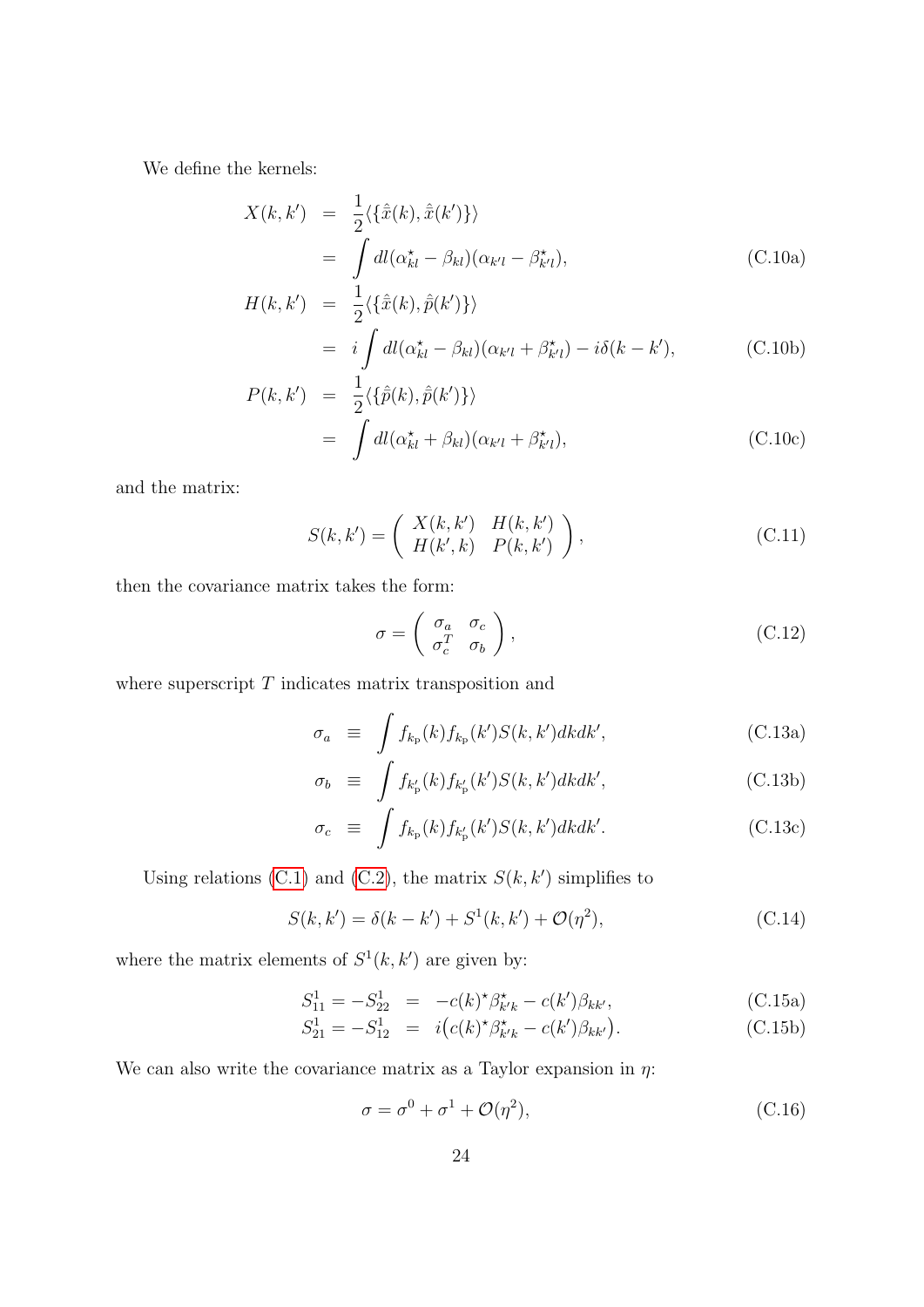and with equation [\(C.14\)](#page-23-0) it is easily seen that  $\sigma^0$  is the 4  $\times$  4 identity matrix.

To determine the bipartite entanglement, it is necessary to calculate the symplectic eigenvalues,  $\tilde{\nu}_{\pm}$ , of the covariance matrix of the partially transposed state,  $\tilde{\sigma}$ . The partial transpose is implemented by a transformation of the covariance matrix given by [\[42\]](#page-28-1):

$$
\sigma_a \rightarrow \tilde{\sigma}_a = \sigma_a, \tag{C.17a}
$$

$$
\sigma_b \rightarrow \tilde{\sigma}_b = \sigma_3 \sigma_b \sigma_3, \tag{C.17b}
$$

$$
\sigma_c \rightarrow \tilde{\sigma}_c = \sigma_c \sigma_3, \tag{C.17c}
$$

where  $\sigma_3 = \text{diag}(1, -1)$  is the z-direction Pauli matrix.

The symplectic values of  $\tilde{\sigma}$  can be found from the absolute values of the eigenvalues of the matrix  $\Omega \tilde{\sigma}$ , where  $\Omega = \text{diag}(\omega, \omega)$  and

$$
\omega = \left(\begin{array}{cc} 0 & 1 \\ -1 & 0 \end{array}\right). \tag{C.18}
$$

The zeroth order eigenvalues are  $\pm i$  and both eigenvalues have double degeneracy. It is therefore necessary to use degenerate perturbation theory to determine the eigenvalues to the linear order. The linear order corrections to the eigenvalues are found to be:

$$
\lambda_{\pm} = \pm 2i\sqrt{I},\tag{C.19}
$$

where

<span id="page-24-0"></span>
$$
I \equiv \int dl \int dl' \int dk' \int dk' f_{k_{\rm p}}(l) f_{k'_{\rm p}}(l') f_{k_{\rm p}}(k) f_{k'_{\rm p}}(k') c(l') c(k)^{\star} \beta_{ll'} \beta_{k'k}^{\star}.
$$
 (C.20)

The symplectic eigenvalues are therefore:

$$
\tilde{\nu}_{\pm} = |1 \pm 2\sqrt{I}|,\tag{C.21}
$$

and the negativity is:

$$
\mathcal{N} = \max\left(0, \frac{1 - \tilde{\nu}_s}{2\tilde{\nu}_s}\right),\tag{C.22}
$$

where  $\tilde{\nu}_s$  is the smallest of the two symplectic values. Let us now assume that the wavepackets are very sharply peaked  $\Delta k/k_{\rm p} \ll 1$  and  $\Delta k/k_{\rm p}' \ll 1$ , then the integrals in equation [\(C.20\)](#page-24-0) can be approximated by:

$$
I = \Delta k^2 c(k'_{\rm p}) c(k_{\rm p})^* \beta_{k_{\rm p} k'_{\rm p}} \beta^*_{k'_{\rm p} k_{\rm p}}
$$
  
=  $\Delta k^2 |\hat{B}_{k_{\rm p} k'_{\rm p}}|^2$ , (C.23)

and the negativity (to first order in  $\eta$ ) simplifies to:

$$
\mathcal{N} = \Delta k |\hat{B}_{k_{\rm p} k'_{\rm p}}|.
$$
\n(C.24)

This is the continuous spectrum formula for the entanglement negativity and holds for non-integer values of the frequencies. It is equivalent to the formula for discrete frequency modes in the case when the modes have opposite parity, i.e., when  $(k + k')$  is odd [\[40\]](#page-27-14).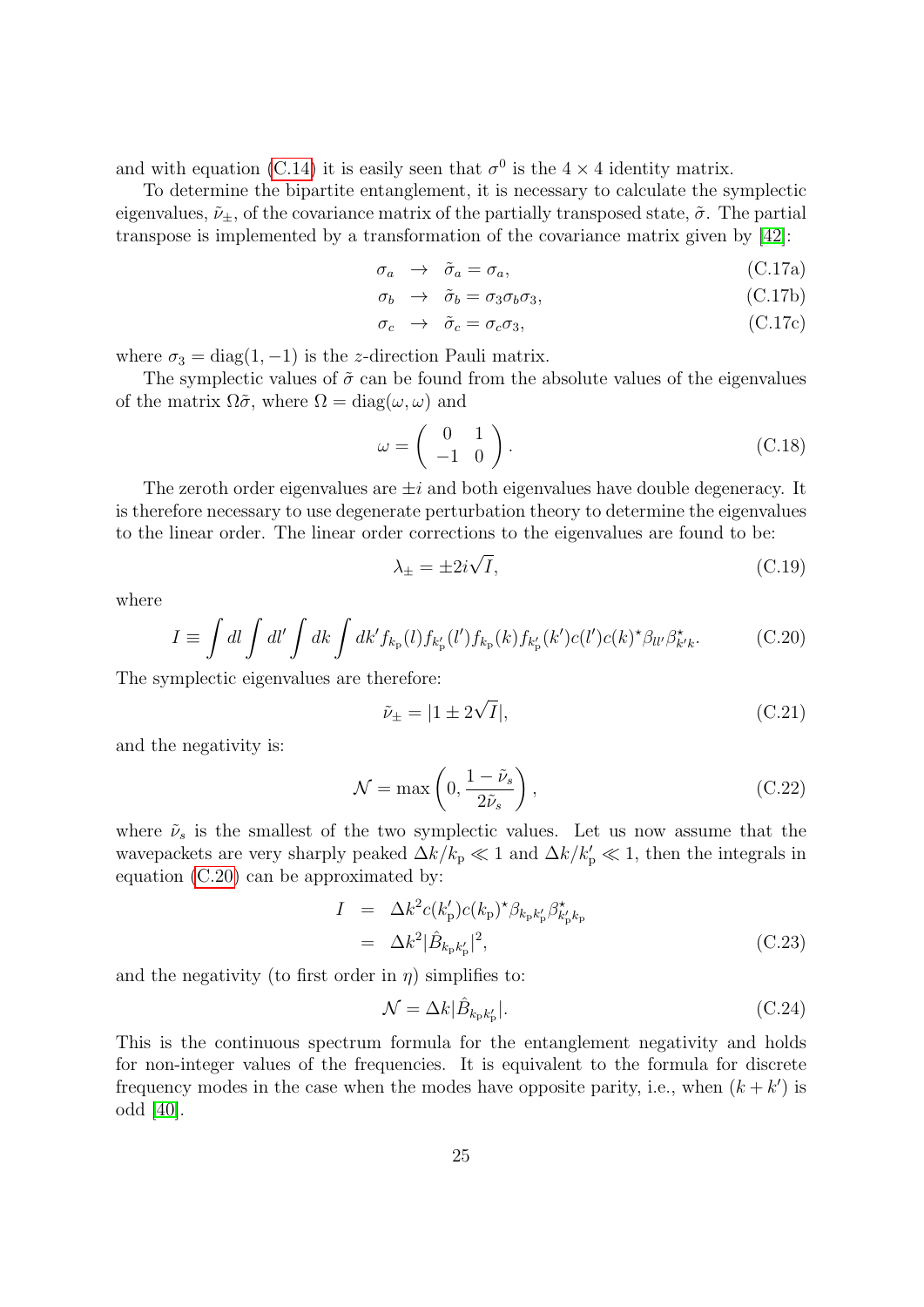# References

- <span id="page-25-0"></span>[1] G. T. Moore, "Quantum Theory of the Electromagnetic Field in a Variable Length One Dimensional Cavity," J. Math. Phys. 11, 2679 (1970).
- <span id="page-25-1"></span>[2] S. A. Fulling and P. C. W. Davies, "Radiation from a Moving Mirror in Two Dimensional Space-Time: Conformal Anomaly," Proc. R. Soc. London, Ser. A 348, 393 (1976).
- <span id="page-25-2"></span>[3] V. V. Dodonov, "Nonstationary Casimir effect and analytical solutions for quantum fields in cavities with moving boundaries," Adv. Chem. Phys. 119, 309 (2001) [\[quant-ph/0106081\]](http://arxiv.org/abs/quant-ph/0106081).
- <span id="page-25-3"></span>[4] V. V. Dodonov, "Current status of the dynamical Casimir effect," Phys. Scripta 82, 038105 (2010).
- <span id="page-25-4"></span>[5] D. A. R. Dalvit, P. A. Maia Neto and F. D. Mazzitelli, "Fluctuations, dissipation and the dynamical Casimir effect," Lect. Notes Phys. 834, 419 (2011) [\[arXiv:1006.4790](http://arxiv.org/abs/1006.4790) [quant-ph]].
- <span id="page-25-5"></span>[6] C. M. Wilson, G. Johansson, A. Pourkabirian, M. Simoen, J. R. Johansson, T. Duty, F. Nori and P. Delsing, "Observation of the dynamical Casimir effect in a superconducting circuit," Nature 479, 376 (2011) [\[arXiv:1105.4714](http://arxiv.org/abs/1105.4714) [quant-ph]].
- <span id="page-25-6"></span>[7] P. Lähteenmäki, G. S. Paraoanu, J. Hassel and P. J. Hakonen, "Dynamical Casimir" effect in a Josephson metamaterial," Proc. Nat. Acad. Sci. 110, 4234 (2013) [\[arXiv:1111.5608](http://arxiv.org/abs/1111.5608) [cond-mat.mes-hall]].
- <span id="page-25-7"></span>[8] N. Friis, A. R. Lee, K. Truong, C. Sabín, E. Solano, G. Johansson and I. Fuentes, "Relativistic Quantum Teleportation with Superconducting Circuits," Phys. Rev. Lett. 110, 113602 (2013) [\[arXiv:1211.5563](http://arxiv.org/abs/1211.5563) [quant-ph]].
- <span id="page-25-8"></span>[9] J. Lindkvist, C. Sabín, I. Fuentes, A. Dragan, I.-M. Svensson, P. Delsing and G. Johansson, "Twin paradox with macroscopic clocks in superconducting circuits," Phys. Rev. A 90, 052113 (2014) [\[arXiv:1401.0129](http://arxiv.org/abs/1401.0129) [quant-ph]].
- <span id="page-25-9"></span>[10] J. Lindkvist, C. Sabín, G. Johansson and I. Fuentes, "Motion and gravity effects in the precision of quantum clocks," [arXiv:1409.4235](http://arxiv.org/abs/1409.4235) [quant-ph].
- <span id="page-25-10"></span>[11] J. R. Johansson, G. Johansson, C. M. Wilson and F. Nori, "Dynamical Casimir Effect in a Superconducting Coplanar Waveguide," Phys. Rev. Lett. 103, 147003 (2009) [\[arXiv:0906.3127](http://arxiv.org/abs/0906.3127) [cond-mat.supr-con]].
- <span id="page-25-11"></span>[12] J. R. Johansson, G. Johansson, C. M. Wilson and F. Nori, "Dynamical Casimir effect in superconducting microwave circuits," Phys. Rev. A 82, 052509 (2010).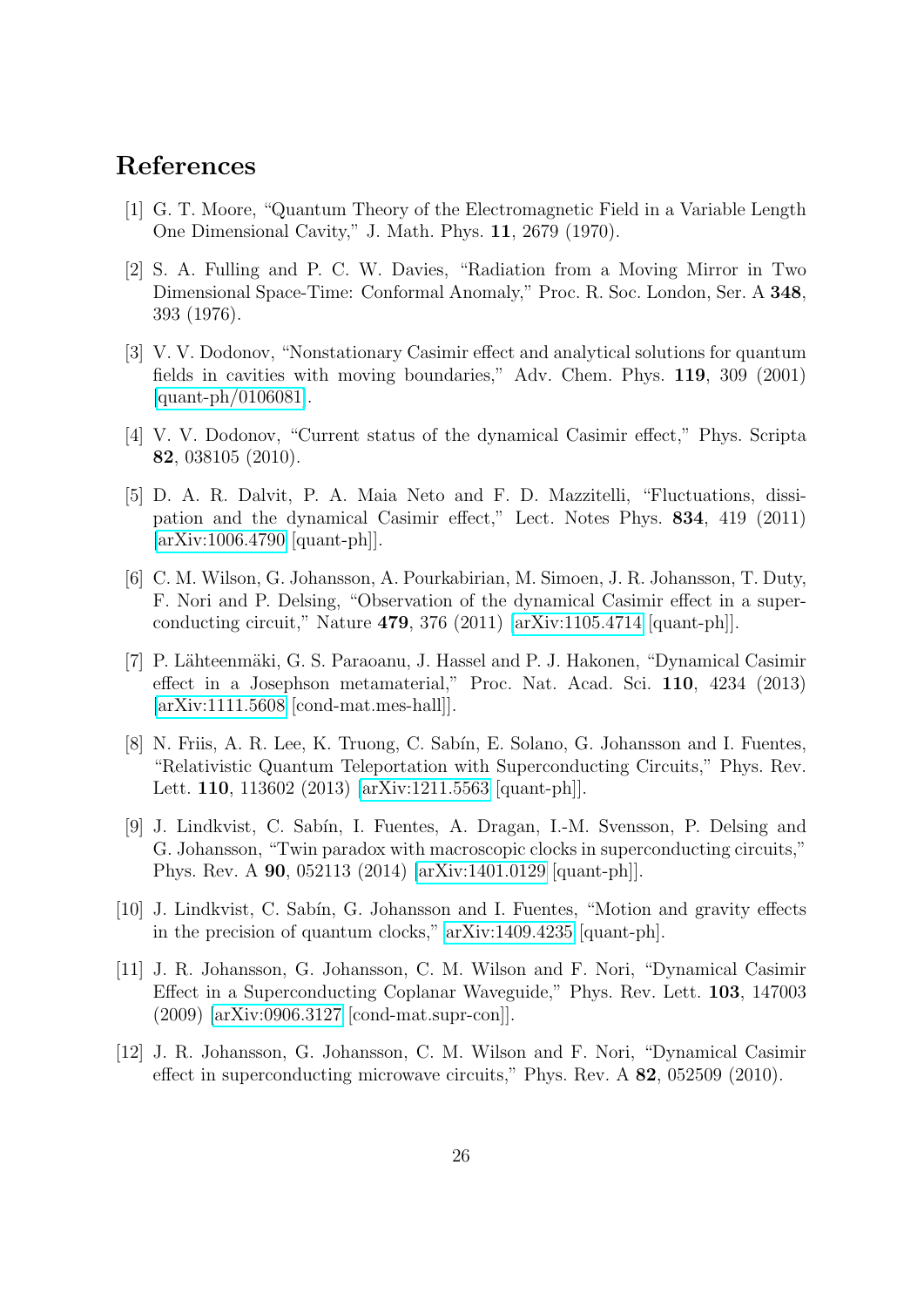- <span id="page-26-0"></span>[13] W. Wustmann and V. Shumeiko, "Parametric resonance in tunable superconducting cavities," Phys. Rev. B 87, 184501 (2013) [\[arXiv:1302.3484](http://arxiv.org/abs/1302.3484) [cond-mat.mes-hall]].
- <span id="page-26-1"></span>[14] C. D. Fosco, F. C. Lombardo and F. D. Mazzitelli, "Vacuum fluctuations and generalized boundary conditions," Phys. Rev. D  $87$ , 105008 (2013) [\[arXiv:1303.6176](http://arxiv.org/abs/1303.6176) [hep-th]].
- <span id="page-26-2"></span>[15] S. Felicetti, M. Sanz, L. Lamata, G. Romero, G. Johansson, P. Delsing and E. Solano, "Dynamical Casimir Effect Entangles Artificial Atoms," Phys. Rev. Lett. 113, 093602 (2014) [\[arXiv:1402.4451](http://arxiv.org/abs/1402.4451) [quant-ph]].
- <span id="page-26-3"></span>[16] M. Reed and B. Simon, Methods of Modern Mathematical Physics II: Fourier Analysis, Self-adjointness (Academic, New York, 1975).
- <span id="page-26-4"></span>[17] J. Blank, P. Exner and M. Havlíček, *Hilbert Space Operators in Quantum Physics*, 2nd edition (Springer, New York, 2008).
- <span id="page-26-5"></span>[18] G. Bonneau, J. Faraut and G. Valent, "Selfadjoint extensions of operators and the teaching of quantum mechanics," Am. J. Phys. 69, 322 (2001) [\[arXiv:quant](http://arxiv.org/abs/quant-ph/0103153)[ph/0103153\]](http://arxiv.org/abs/quant-ph/0103153).
- <span id="page-26-6"></span>[19] D. E. Bruschi, I. Fuentes and J. Louko, "Voyage to Alpha Centauri: Entanglement degradation of cavity modes due to motion," Phys. Rev. D 85, 061701 (2012) [\[arXiv:1105.1875](http://arxiv.org/abs/1105.1875) [quant-ph]].
- <span id="page-26-7"></span>[20] D. E. Bruschi, J. Louko, D. Faccio and I. Fuentes, "Mode-mixing quantum gates and entanglement without particle creation in periodically accelerated cavities," New J. Phys. 15, 073052 (2013) [\[arXiv:1210.6772](http://arxiv.org/abs/1210.6772) [quant-ph]].
- <span id="page-26-8"></span>[21] H. O. Silva and C. Farina, "A simple model for the dynamical Casimir effect for a static mirror with time-dependent properties," Phys. Rev. D 84, 045003 (2011) [\[arXiv:1102.2238](http://arxiv.org/abs/1102.2238) [hep-th]].
- <span id="page-26-9"></span>[22] C. Farina, H. O. Silva, A. L. C. Rego and D. T. Alves, "Time-dependent Robin boundary conditions in the dynamical Casimir effect," Int. J. Mod. Phys. Conf. Ser. 14, 306 (2012) [\[arXiv:1201.3846](http://arxiv.org/abs/1201.3846) [quant-ph]].
- <span id="page-26-10"></span>[23] A. L. C. Rego, J. P. d. S. Alves, D. T. Alves and C. Farina, "Relativistic bands in the spectrum of created particles via the dynamical Casimir effect," Phys. Rev. A 88, 032515 (2013) [\[arXiv:1309.3159](http://arxiv.org/abs/1309.3159) [quant-ph]].
- <span id="page-26-11"></span>[24] A. L. C. Rego, C. Farina, H. O. Silva and D. T. Alves, "New signatures of the dynamical Casimir effect in a superconducting circuit," Phys. Rev. D 90, 025003 (2014) [\[arXiv:1405.3720](http://arxiv.org/abs/1405.3720) [quant-ph]].
- <span id="page-26-12"></span>[25] N. Friis, A. R. Lee and J. Louko, "Scalar, spinor, and photon fields under relativistic cavity motion," Phys. Rev. D 88, 064028 (2013) [\[arXiv:1307.1631](http://arxiv.org/abs/1307.1631) [quant-ph]].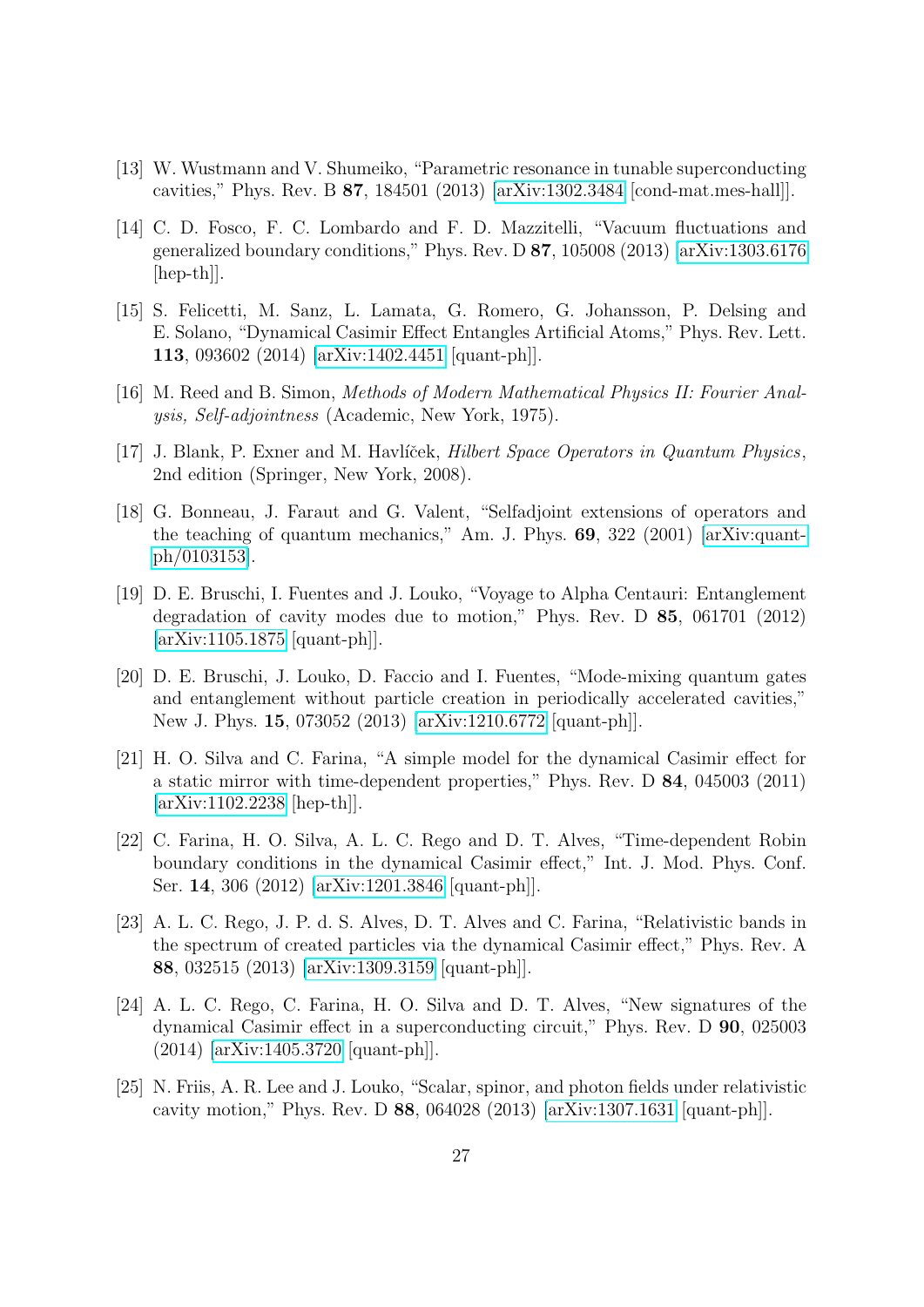- <span id="page-27-0"></span>[26] B. Belchev and M. A. Walton, "Robin boundary conditions and the Morse potential in quantum mechanics", J. Phys. A 43, 085301 (2010) [\[arXiv:1002.2139](http://arxiv.org/abs/1002.2139) [quant-ph]].
- <span id="page-27-1"></span>[27] N. D. Birrell and P. C. W. Davies, Quantum Fields in Curved Space (Cambridge University Press, 1982).
- <span id="page-27-2"></span>[28] A. Peres, "Separability Criterion for Density Matrices," Phys. Rev. Lett. 77, 1413 (1996) [\[arXiv:quant-ph/9604005\]](http://arxiv.org/abs/quant-ph/9604005).
- <span id="page-27-3"></span>[29] M. Horodecki, P. Horodecki and R. Horodecki, "Separability of mixed states: necessary and sufficient conditions," Phys. Lett. A 223, 1 (1996) [\[arXiv:quant](http://arxiv.org/abs/quant-ph/9605038)[ph/9605038\]](http://arxiv.org/abs/quant-ph/9605038).
- <span id="page-27-4"></span>[30] G. Benenti, S. Siccardi and G. Strini, "Exotic states in the dynamical Casimir effect," Eur. Phys. J. D 68, 139 (2014) [\[arXiv:1312.6315](http://arxiv.org/abs/1312.6315) [quant-ph]].
- <span id="page-27-5"></span>[31] G. Benenti, A. D'Arrigo, S. Siccardi and G. Strini, "Dynamical Casimir effect in quantum-information processing," Phys. Rev. A 90, 052313 (2014) [\[arXiv:1407.7567](http://arxiv.org/abs/1407.7567) [quant-ph]].
- <span id="page-27-6"></span>[32] G. Benenti and G. Strini, "Dynamical Casimir effect and minimal temperature in quantum thermodynamics," [arXiv:1412.4819](http://arxiv.org/abs/1412.4819) [quant-ph].
- <span id="page-27-7"></span>[33] J. Doukas and L. C. L. Hollenberg, "Loss of spin entanglement for accelerated electrons in electric and magnetic fields," Phys. Rev. A 79, 052109 (2009) [\[arXiv:0807.4356](http://arxiv.org/abs/0807.4356) [quant-ph]].
- <span id="page-27-8"></span>[34] J. Doukas and B. Carson, "Entanglement of two qubits in a relativistic orbit," Phys. Rev. A 81, 062320 (2010) [\[arXiv:1003.2201](http://arxiv.org/abs/1003.2201) [quant-ph]].
- <span id="page-27-9"></span>[35] E. Martín-Martínez and N. C. Menicucci, "Entanglement in curved spacetimes and cosmology," Class. Quant. Grav. 31, 214001 (2014) [\[arXiv:1408.3420](http://arxiv.org/abs/1408.3420) [quant-ph]].
- <span id="page-27-10"></span>[36] J. Dittrich, P. Duclos and P. Seba, "Instability in a classical periodically driven string," Phys. Rev. E 49, 3535 (1994).
- <span id="page-27-11"></span>[37] J. Dittrich, P. Duclos and N. Gonzalez, "Stability and instability of the wave equation solutions in a pulsating domain," Rev. Math. Phys. 10, 925 (1998).
- <span id="page-27-12"></span>[38] J. Dittrich and P. Duclos, "Massive scalar field in a one-dimensional oscillating region," J. Phys. A 35, 8213 (2002) [\[arXiv:math-ph/0206047\]](http://arxiv.org/abs/math-ph/0206047).
- <span id="page-27-13"></span>[39] R. Wong, Asymptotic Approximations of Integrals (Society for Industrial and Applied Mathematics, Philadelphia, 2001).
- <span id="page-27-14"></span>[40] N. Friis, D. E. Bruschi, J. Louko and I. Fuentes, "Motion generates entanglement," Phys. Rev. D 85, 081701(R) (2012) [\[arXiv:1201.0549](http://arxiv.org/abs/1201.0549) [quant-ph]].